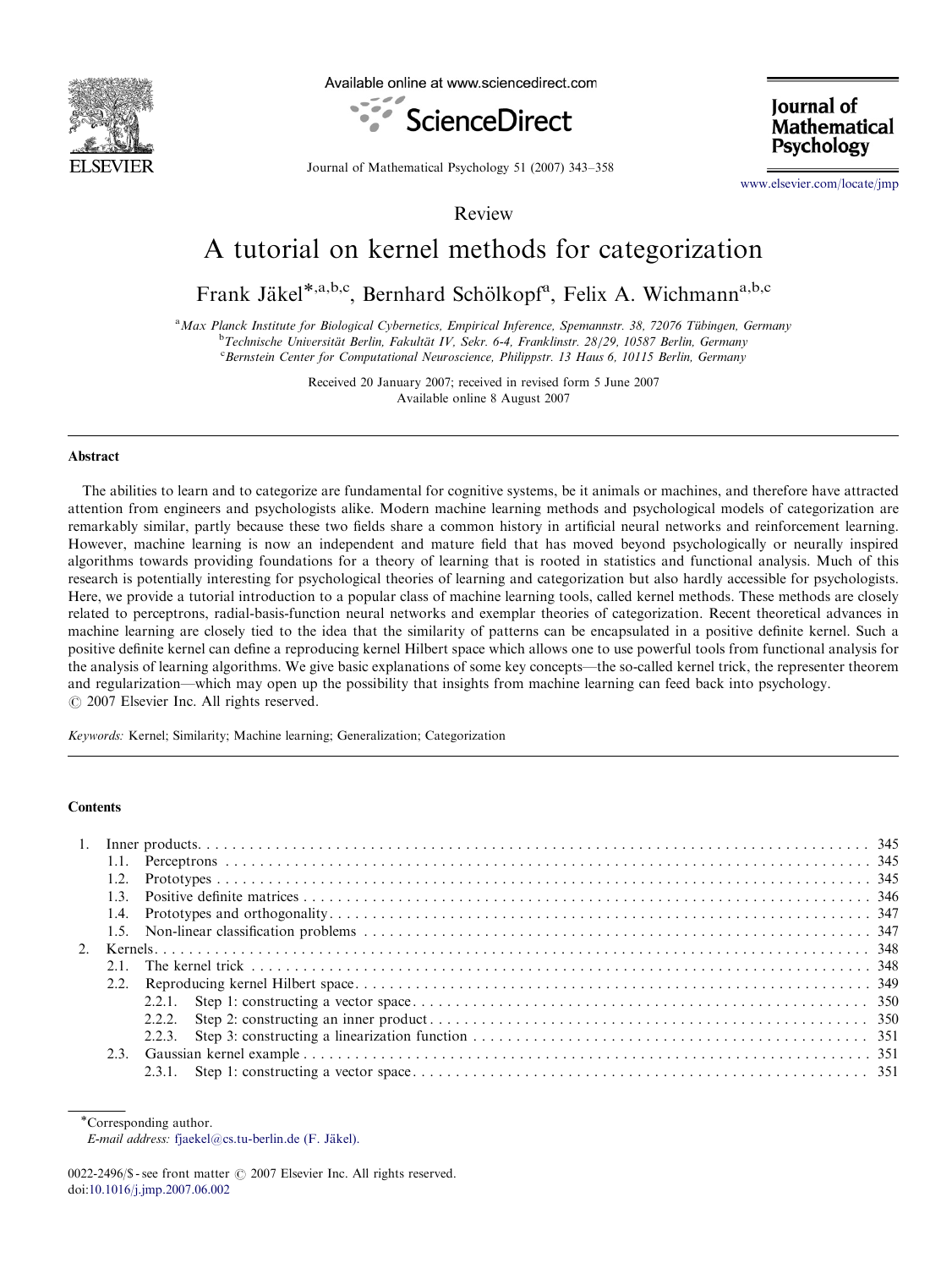Machine learning is occupied with inventing computer algorithms that are capable of learning. For example, a machine that is equipped with a digital camera is shown instances of handwritten digits. Imagine an application where postal codes on letters have to be recognized so that the letters can be sorted automatically. The machine is shown many instances of each digit and has to learn to classify new instances based on the experience with the old ones. The prospect of not having to program a machine explicitly but rather having a machine learn from examples has attracted engineers to study learning since the early days of artificial intelligence. In their quest for intelligent machines early research was inspired by neural mechanisms and ideas from reinforcement learning. However, for practical applications researchers in machine learning also need to take technical constraints (like scalability, robustness and speed) into account. Furthermore, a good understanding of what the algorithm does, perhaps even with performance guarantees, would be very desirable if the algorithm was to be used in practice. Usually these constraints require techniques and insights from statistics, optimization and complexity theory that make the algorithm implausible as a psychological model of learning. Nevertheless, some of the methods used in machine learning are still strikingly similar to models that are discussed in psychology. Many of the ideas about learning that can be found in the machine learning literature are certainly based on the same intuitions that psychologists have.

Kernel methods, in particular, can be linked to neural network models and exemplar theories of categorization. Psychologically speaking, a kernel can often be thought of as a measure for stimulus similarity. In a category learning task it seems natural to assume that the transfer from old to new stimuli will depend on their similarity. In fact, this idea can be found throughout machine learning and psychology. As categorization is an important cognitive ability it has received a lot of attention from machine learning and psychology. It is also in categorization models that the similarity between machine learning methods and psychological models becomes most obvious.

This paper is a tutorial on kernel methods for categorization. These methods try to tackle the same problems that human category learners face when they try to learn a new category. Hence, we think that the mathematical tools that are used in machine learning show a great potential to be also useful for psychological theorizing. Even if most of the solutions that machine learning offers turned out to be psychologically implausible, psychologists should still find it interesting to see how a related field deals with similar problems—especially, as machine learning methods are increasingly used for the analysis of neural and behavioral data. At the very least, this paper provides an introduction to these new tools for data analysis. We find, however, that some of the methods in machine learning are closely related to categorization models that have been suggested in psychology. Briefly, some kernels in machine learning are akin to a class of similarity measures considered in psychology. This class of similarity measures is based on Shepard's *universal law of* generalization and has been used extensively in exemplar models of categorization [\(Kruschke, 1992; Nosofsky,](#page-14-0) [1986\)](#page-14-0). Kernel methods are also like exemplar models in other respects: They usually store all the exemplars they have encountered during the course of learning and they can be implemented in a neural network. In two related papers we have used some of the results presented here to clarify the relationship between similarity and generalization in categorization models and to resolve some conceptual problems with popular models of similarity (Jäkel, Schölkopf, & Wichmann, 2007a, 2007b). These other two papers focus on the psychological aspects of kernels, whereas in this paper we concentrate more on the mathematical aspects.

There are several useful introductions to kernel methods in the machine learning literature but none of them is addressing psychologists directly—hence this paper. Most of the technical material we present is based on two recent books on kernel methods [\(Christianini](#page-14-0) & [Shawe-Taylor,](#page-14-0) 2000; Schölkopf & Smola, 2002) and standard results in linear algebra (e.g. [Strang, 1988](#page-15-0)). We will assume that the reader has had some previous exposure to linear algebra, for example in the context of artificial neural networks or psychometrics. However, in order to make the paper accessible to a larger audience we included reminders of relevant results throughout the text.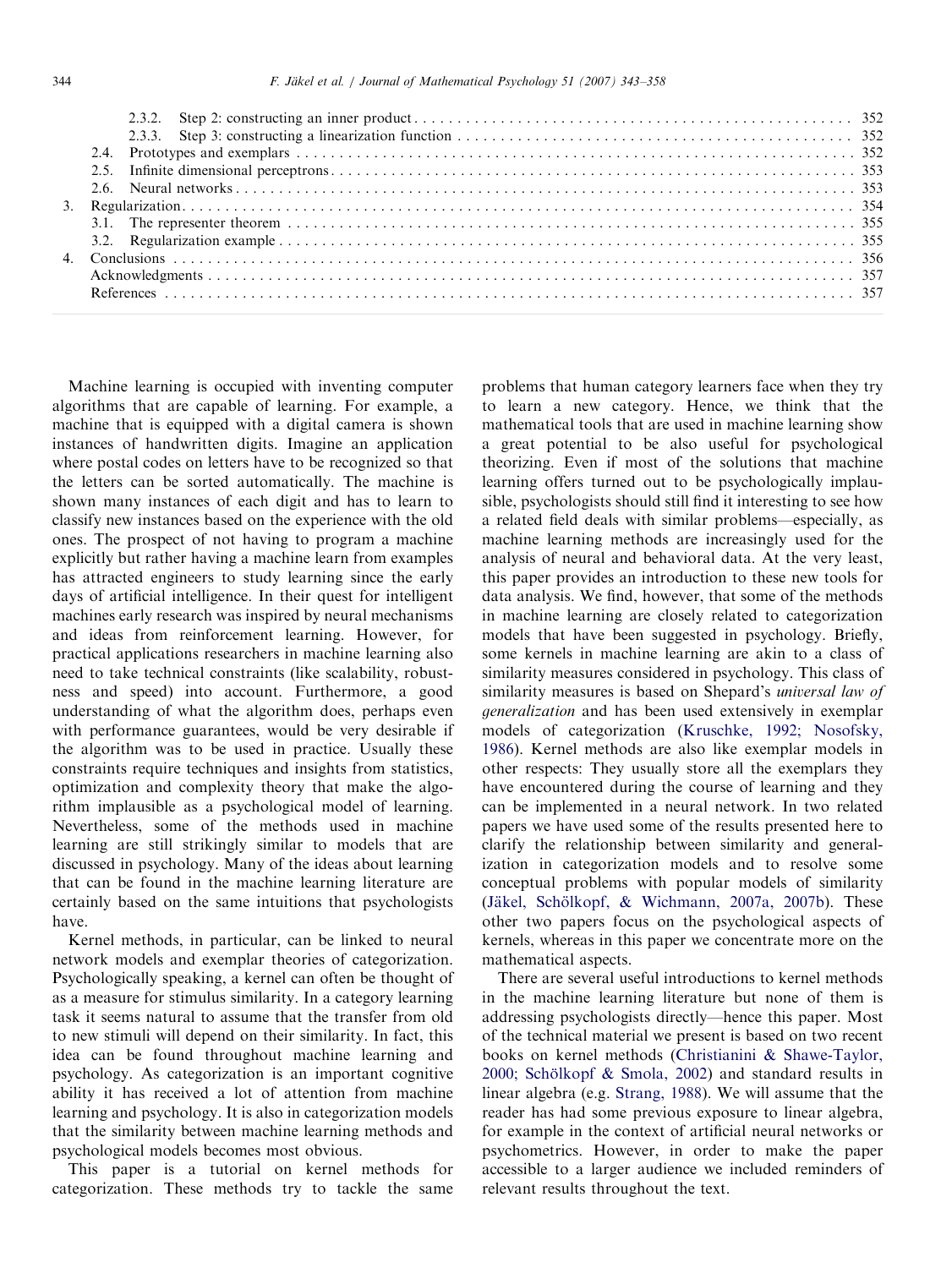#### 1. Inner products

So what is a kernel? Kernels can be regarded as a nonlinear generalization of inner products. We will take a little detour before explaining kernels and discuss the relationship between inner products, perceptrons and prototypes. This will set the stage on which kernels appear naturally to solve non-linear classification problems.

## 1.1. Perceptrons

The perceptron can be considered the most basic of all pattern recognition algorithms. It was conceived as a simple model for learning in the brain ([Rosenblatt, 1958\)](#page-15-0). A pattern x, in the form of *n* real numbers  $x_1$  to  $x_n$ , is fed into a neuron. The inputs are weighted by the synaptic strengths  $w$  of the *n* connections to the neuron. There are  $n$ real numbers  $w_1$  to  $w_n$  that represent the synaptic strength of each input. The neuron integrates all its weighted inputs by summing them up:

$$
\langle w, x \rangle = \sum_{i=1}^{n} w_i x_i. \tag{1}
$$

If the excitation of the neuron is greater than a threshold value  $\theta$  the neuron fires. The excitation is a linear combination of the inputs. For this reason the perceptron is also referred to as a linear classifier. Mathematically speaking, the neuron calculates the standard inner product, denoted with brackets  $\langle \cdot, \cdot \rangle$ , of the vector x with the vector w, both of which are elements in a *n*-dimensional vector space. Inner products are also called dot products or scalar products in linear algebra.

A vector space with an inner product  $\langle \cdot, \cdot \rangle$  is a very rich representation and has a natural measure of length and angle that conforms to intuitions about Euclidean space. The length or norm  $\|\cdot\|$  of any vector w can naturally be defined with the help of the inner product as

$$
||w||^2 = \sum_{i=1}^n w_i^2 = \langle w, w \rangle.
$$
 (2)

By using Pythagoras' theorem one can find that this is in agreement with Euclidean intuitions. All the familiar properties of Euclidean space can be expressed in terms of the standard inner product. The distance  $d(\cdot, \cdot)$  between two points  $x$  and  $y$  in the space can then be defined as the length of their difference vector

$$
d(x, y) = \|x - y\| = \sqrt{\langle x - y, x - y \rangle}.
$$
 (3)

This distance can be used to define a metric on the space. Moreover, the angle  $\alpha$  between two vectors  $v$  and  $w$  can be expressed as

$$
\cos \alpha = \frac{\langle v, w \rangle}{\|v\| \|w\|}.
$$
 (4)

In particular, two vectors are perpendicular whenever their inner product is zero.

Fig. 1. Each perceptron defines a hyperplane in a vector space. The weight vector w is the normal vector of this hyperplane and the threshold  $\theta$ defines the offset from the origin. On one side of the hyperplane (the side that w points to) the inner product of all points with w is greater than  $\theta$ . On the other side the inner product is smaller than  $\theta$ . In this example we have chosen w and  $\theta$  so they can separate the circles from the crosses.

Geometrically speaking, the weight vector together with the threshold can be interpreted as the normal vector of a hyperplane. Checking whether the inner product is bigger than the threshold is equivalent to checking which side of the hyperplane a pattern vector  $x$  falls on. In this way a simple classification can be implemented by separating the vector space into the two parts on both sides of the hyperplane. This is illustrated in Fig. 1. The figure shows a two-dimensional space and each point in the space defines a possible pattern. There are two classes of patterns (circles and crosses) and several instances of each class are shown. A vector w pointing away from the origin is depicted together with its hyperplane  $\langle w, x \rangle = 0$ , that is the set of all points x that are perpendicular to w. If the inner product between  $w$  and  $x$  is greater than zero the two vectors form an angle that is less than  $90^\circ$ , hence w and x lie on the same side of the hyperplane. It is possible to shift the hyperplane along the vector w by changing the threshold parameter  $\theta$ . In this example we have chosen w and  $\theta$  such that the hyperplane that they define can correctly separate the circles from the crosses. In general, the learning problem for the perceptron is to find a vector w and a threshold  $\theta$ that separates two classes of patterns as well as possible. It is a very common view to see learning as adapting weights in a neural network. There is a long list of learning algorithms that try to accomplish this task of which the perceptron learning algorithm is just one.

#### 1.2. Prototypes

Take the psychologically rather than neurally motivated example of a prototype learner [\(Posner](#page-15-0) & [Keele, 1968;](#page-15-0) [Reed, 1972\)](#page-15-0). The learning machine is given a set of patterns A that are known to belong to one class and a set of patterns B that are known to belong to another class. The

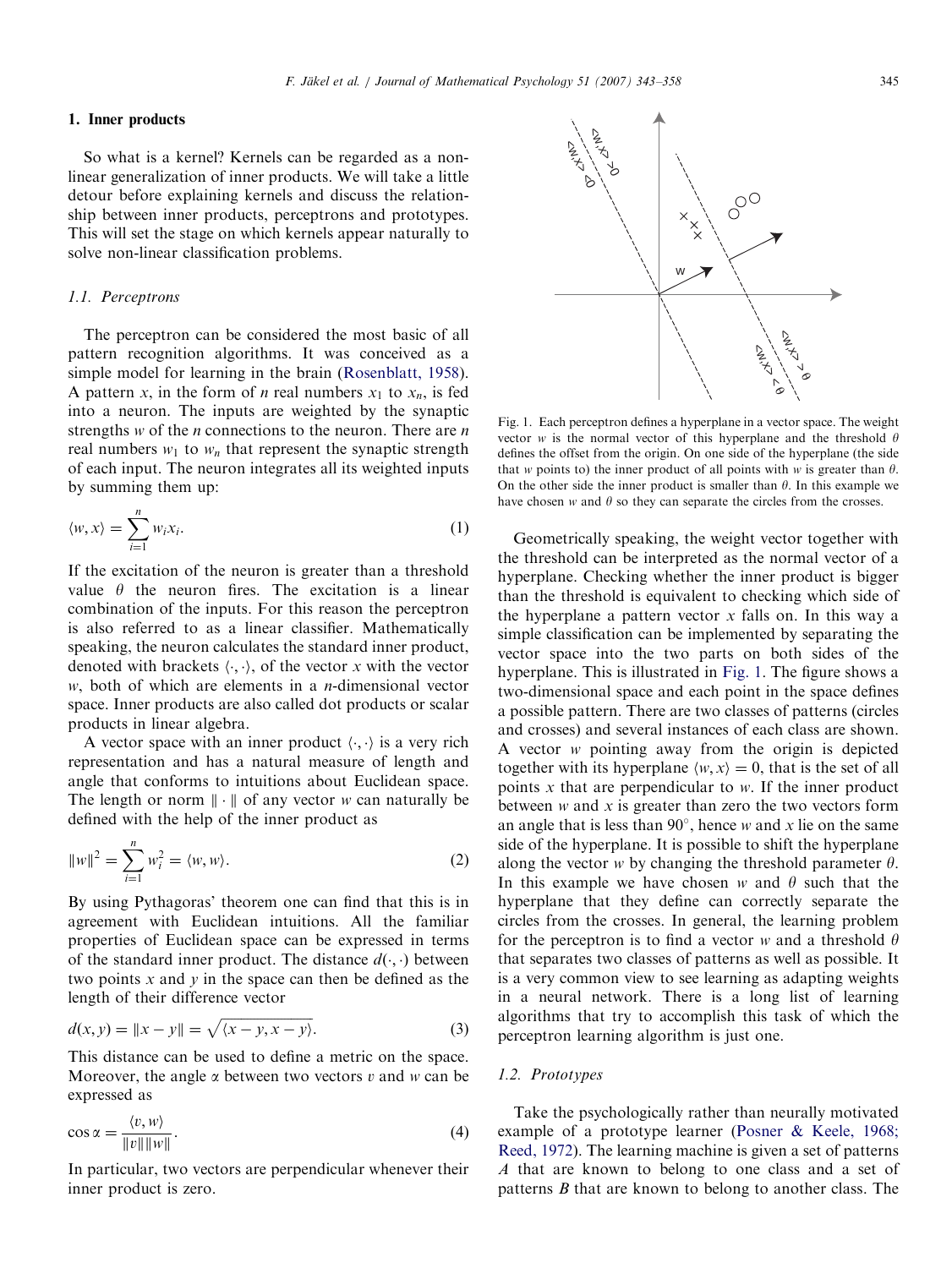prototype learner is usually understood as trying to extract the central tendency of the two classes. Hence, to separate A from  $B$  the arithmetic means of all examples in  $A$  and  $B$ are calculated:  $\overline{a} = (1/(A))\sum_{a \in A} a$  and  $\overline{b} = (1/(B))\sum_{b \in B} b$ . A new pattern  $x$  is classified as belonging to class  $A$  if it is closer to  $\overline{a}$  (the mean of A) than to  $\overline{b}$  (the mean of B). We can take ''closer'' to mean Euclidean distance in the vector space in which the patterns are given. The Euclidean distance between two points  $x$  and  $y$  is given by the square root of the inner product of the difference vector with itself:  $\langle x - y, x - y \rangle$  (Eq. (3)). Therefore, a Euclidean prototype classifier decides that a new stimulus x belongs to class  $A$ whenever

$$
\langle x - \bar{b}, x - \bar{b} \rangle > \langle x - \bar{a}, x - \bar{a} \rangle,
$$
  
\n
$$
\langle x, x \rangle - 2\langle \bar{b}, x \rangle + \langle \bar{b}, \bar{b} \rangle > \langle x, x \rangle - 2\langle \bar{a}, x \rangle + \langle \bar{a}, \bar{a} \rangle,
$$
  
\n
$$
2\langle \bar{a}, x \rangle - 2\langle \bar{b}, x \rangle > \langle \bar{a}, \bar{a} \rangle - \langle \bar{b}, \bar{b} \rangle,
$$
  
\n
$$
\langle \bar{a} - \bar{b}, x \rangle > \frac{1}{2} (\langle \bar{a}, \bar{a} \rangle - \langle \bar{b}, \bar{b} \rangle),
$$
  
\n
$$
\langle \bar{a} - \bar{b}, x \rangle > \theta.
$$
 (5)

Remember that the definition of the inner product  $\langle \cdot, \cdot \rangle$ involves a sum and therefore it is linear in both arguments: For all x, y and z it holds that  $\langle x, y + z \rangle = \langle x, y \rangle + \langle x, z \rangle$ and also that  $\langle x + y, z \rangle = \langle x, z \rangle + \langle y, z \rangle$ . We have used this property extensively in the above derivation. From the last line of (5) it can be seen that the prototype classifier defines a hyperplane in the input space just as the perceptron in Eq. (1) does. The weight vector  $w$  is given by the difference of the means  $\bar{a} - \bar{b}$  and the threshold  $\theta$  by the right-hand side  $\frac{1}{2}(\langle \bar{a}, \bar{a} \rangle - \langle \bar{b}, \bar{b} \rangle)$ . However,  $\theta$  is really just a bias parameter that determines which of the two category responses is preferred and might be chosen differently. The crucial fact is that for the prototype classifier we take an inner product with the difference vector of the means.

## 1.3. Positive definite matrices

The inner product defined in Eq. (1) is called the standard inner product because it naturally arises in the context of Euclidean spaces. In general, an inner product  $\langle \cdot, \cdot \rangle$  has to fulfill three formal properties that ensure that the norm, distance and angle will behave as in Euclidean space. First, it has to be symmetric: For all real-valued vectors w and v it holds that  $\langle w, v \rangle = \langle v, w \rangle$ . This reflects the fact that the (absolute) angle between two vectors does not depend on whether it is measured from  $w$  to  $v$  or from  $v$  to w. Second, an inner product has to be linear in its arguments, that is for a real number a and three vectors u, v and w it holds that  $\langle au, v \rangle = a \langle u, v \rangle$  and  $\langle u + w, v \rangle =$  $\langle u, v \rangle + \langle w, v \rangle$ . Because of the symmetry an inner product is linear in both arguments. Third, an inner product has to be positive definite. By positive it is meant that  $\langle w, w \rangle \ge 0$  for all w. Definiteness refers to  $\langle w, w \rangle = 0$  if and only if  $w = 0$ . Positive definiteness is a natural requirement for a length measure. Remember that the inner product of a vector with

itself  $\langle w, w \rangle$  defines the square of the length of the vector  $\|w\|^2$  and the squared length always has to be positive and is only zero for the zero vector. It is easily verified that the standard inner product (1) fulfills all three axioms.

The standard inner product is by no means the only interesting inner product. A generalization that will be very important in the following is given by

$$
\langle w, v \rangle_K = \sum_{i=1}^n \sum_{j=1}^n w_i v_j k_{ij}.
$$
 (6)

Taking K to be a matrix with entries  $k_{ij}$  and T to denote the transpose of a matrix (rows and columns exchanged) the definition can be written more elegantly as a matrix multiplication

$$
\langle w, v \rangle_K = w^T K v. \tag{7}
$$

If  $K$  is the identity matrix the standard inner product (1) is recovered. In order for this definition to result in an inner product the three axioms have to be fulfilled. Symmetry depends on the symmetry of K. If  $k_{ii} = k_{ii}$  for all i and j then the definition in (6) will be symmetric. As a consequence of the linearity of the sum it is immediately clear that (6) is always linear. It remains to demand positive definiteness. The inner product defined in Eq. (6) is positive definite if the matrix  $K$  is positive definite, that is for all vectors w the quadratic form that defines the squared length of the vector  $||w||^2$  is positive,

$$
w^T K w \geqslant 0,\tag{8}
$$

and zero if and only if w is zero. It is a standard result in linear algebra that symmetric positive definite matrices can be decomposed into principal components. Principal component analysis (PCA) is used frequently in the analysis of psychological data, for example covariance matrices are positive definite and they are often subjected to PCA. There is a rotation matrix  $U$  and a diagonal matrix  $\Lambda$  that contains only positive eigenvalues such that  $K = U<sup>T</sup> A U$ . With this result the inner product (7) can be rewritten as

$$
\langle w, v \rangle_K = w^T K v
$$
  
=  $w^T (U^T A U) v$   
=  $w^T (\sqrt{A} U)^T (\sqrt{A} U) v$   
=  $(\sqrt{A} U w)^T (\sqrt{A} U v)$   
=  $(\sqrt{A} U w, \sqrt{A} U v).$ 

Remember that for any two matrices  $A$  and  $B$  that can be multiplied  $(AB)^T = B^T A^T$ . By using U the vectors v and w are rotated such that they coincide with the principal components. After that they are rescaled using the diagonal components. After that they are rescaled using the diagonal matrix  $\sqrt{\Lambda}$ . In this coordinate system the inner product  $\langle w, v \rangle_K$  amounts to a standard inner product. In order for K to implement an inner product all eigenvalues have to be positive. Otherwise there could be vectors with a squared length smaller than zero—clearly in contradiction with Euclidean intuitions. Note also that if some eigenvalues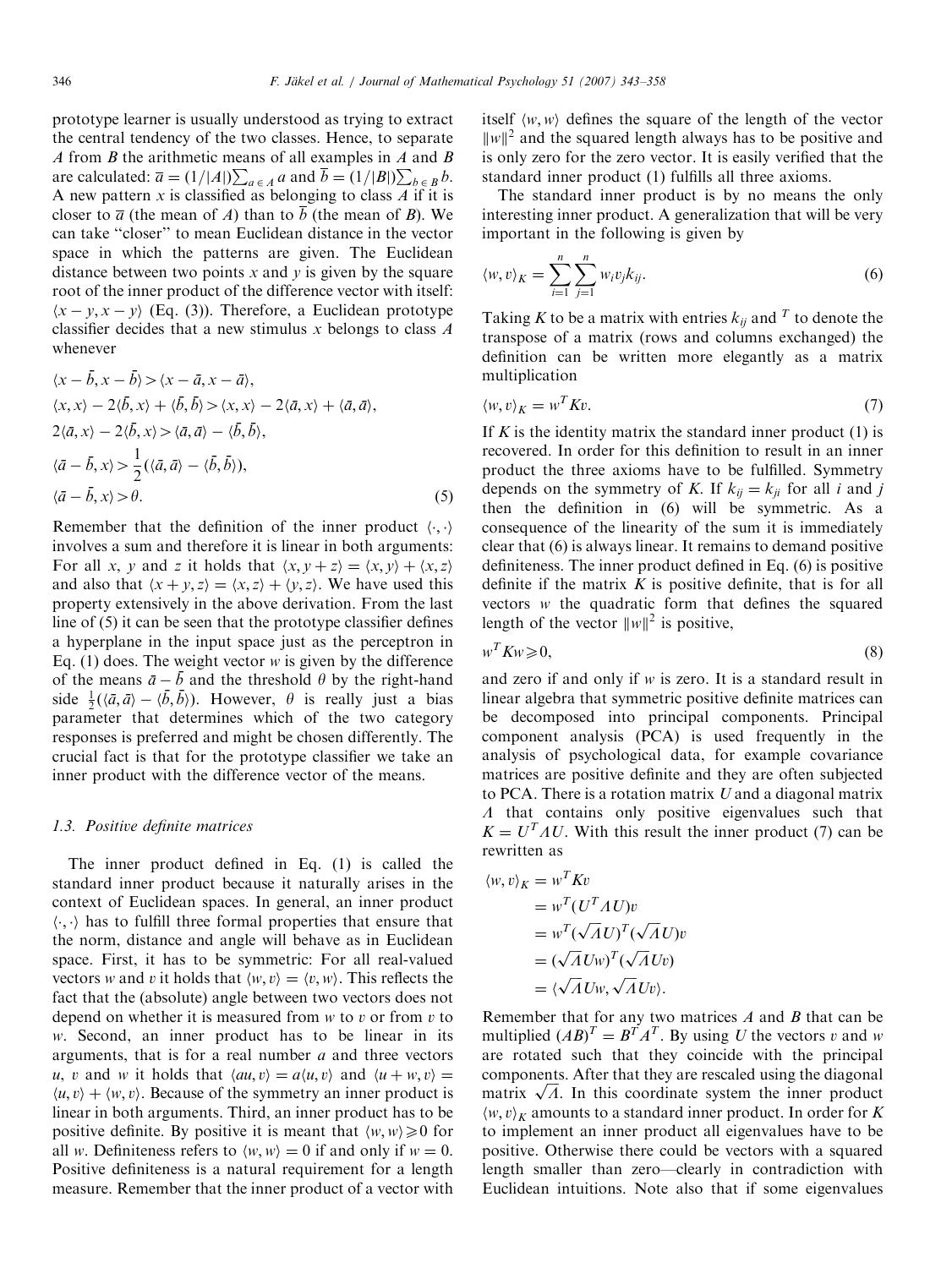<span id="page-4-0"></span>

Fig. 2. Whether a prototype classifier can separate two classes depends also on the inner product that is chosen. The left panel shows two classes (circles and crosses) with highly correlated dimensions—in this case the standard inner product is not appropriate. The thick dashed line depicts the decision bound for a prototype classifier when the standard inner product is used. The dotted line depicts a decision bound with a different inner product. This inner product corresponds to the standard inner product in the space depicted on the right that can be obtained by rotating and rescaling the original space.

were zero than there would be vectors, other than the zero vector, with a length zero. All this illustrates the close connections between the standard inner product, Euclidean space and positive definite matrices. Positive definite matrices can define an inner product. If the coordinate axes are rotated and rescaled appropriately this inner product becomes a standard inner product and therefore can induce a norm, a metric and angles that behave like the familiar Euclidean ones.

## 1.4. Prototypes and orthogonality

As an example consider the following classification problem. The left panel of Fig. 2 shows two categories drawn from two Gaussian distributions. Each point is a stimulus that is described by two dimensions. The dimensions are highly correlated for both stimulus classes. On a first glance a prototype learner will not find a good decision bound to separate the two classes. The decision boundary that results from the standard prototype classifier is depicted as the thick dashed line. As the decision boundary is orthogonal to the shortest connection between the two means it cannot pay due respect to the correlations in the classes. On a first glance one could think that the problem is that the prototype classifier cannot deal with correlation and therefore such a problem cannot be solved by a prototype classifier. However, the problem does not actually lie in the prototype classifier as such, it lies in the inner product that is used to define orthogonality. A prototype learner that does not fail for even the simplest category structures should take the covariance of the stimulus dimensions into account [\(Ashby](#page-14-0) & [Gott, 1988;](#page-14-0) [Fried](#page-14-0) & [Holyoak, 1984; Reed, 1972](#page-14-0)). If we take the inner product  $\langle \cdot, \cdot \rangle_K$  to be given by a positive definite matrix K that is the inverse of the covariance matrix of the classes we get the right definition of orthogonality. The resulting decision boundary is depicted as a dotted line.  $K$  is the inverse of a positive definite matrix (covariance matrices are always positive definite) and is therefore also a positive definite matrix. Hence, it corresponds to the standard inner



Fig. 3. The crosses and the circles cannot be separated by a linear perceptron in the plane.

product after rotating and scaling the space with the product after rotating and scaling the space with the matrices U and  $\sqrt{A}$ . The middle panel in Fig. 2 shows the rotated space and the right panel shows the space after scaling. In this transformed space the prototype classifier with the standard inner product can classify all stimuli correctly.

#### 1.5. Non-linear classification problems

A linear classifier like the perceptron is a very attractive method for classification because it builds on strong geometric intuitions and the extremely well-developed mathematics of linear algebra. However, there are problems that a linear classifier cannot solve—at least not directly. As several psychological theories of categorization are based on linear classifiers this issue has also attracted some attention in the psychological literature [\(Smith, Murray, & Minda,](#page-15-0) [1997; Medin](#page-15-0) & [Schwanenflugel, 1981\)](#page-15-0). One example of a problem that cannot be solved with a linear classifier can be seen in Fig. 3. For a long time, the most popular approach to solve non-linear problems like this one was to use a multilayer perceptron. Multi-layer perceptrons are known to be able to approximate any function ([Hornik, Stinchcombe,](#page-14-0)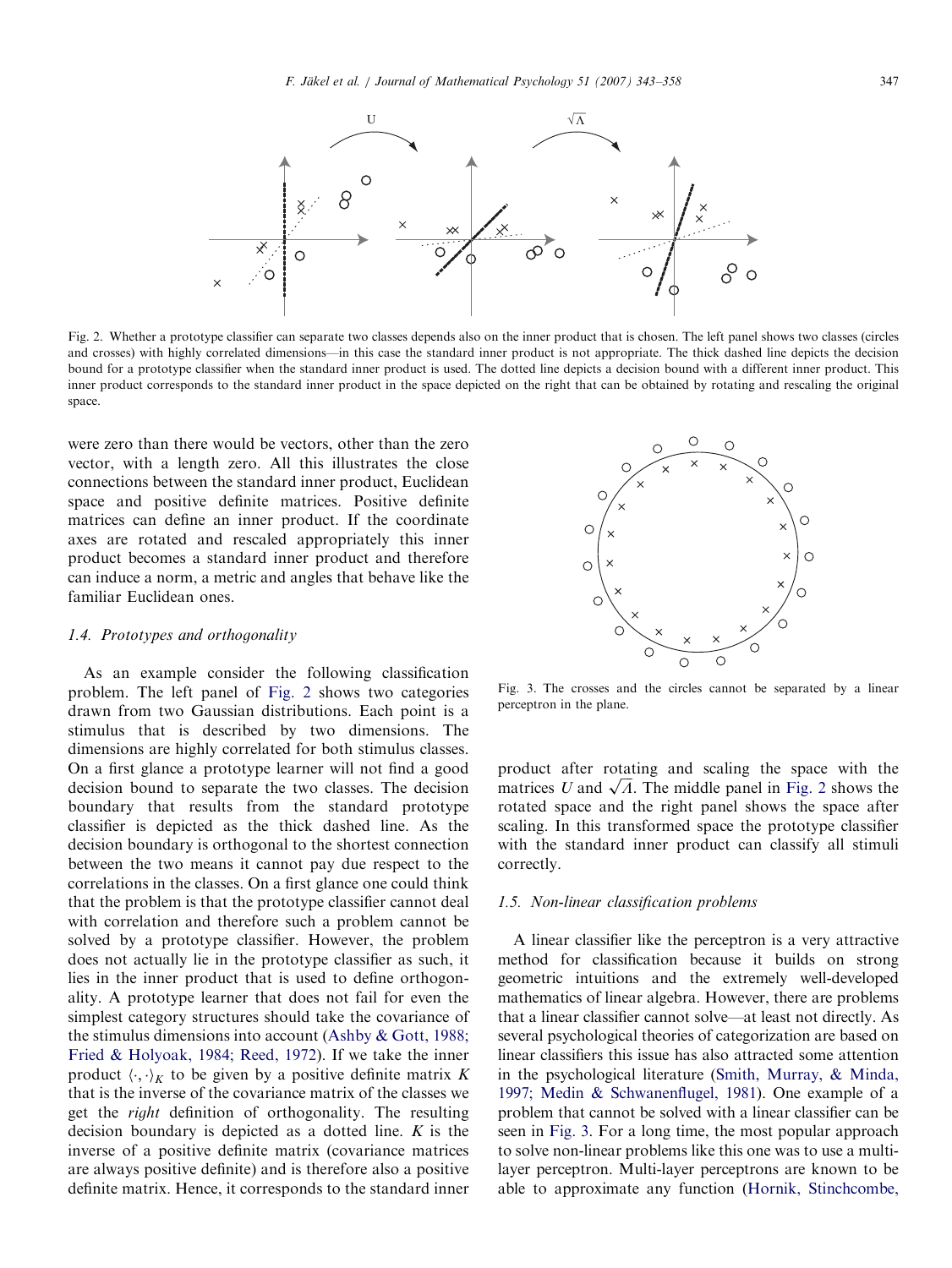[& White, 1989](#page-14-0)) and can be trained efficiently by using the back propagation algorithm ([Rumelhart, Hinton, & Wil](#page-15-0)[liams, 1986](#page-15-0), Chapter 8). The approach that will be presented here is fundamentally different. The strategy is to use a nonlinear function to map the input patterns into a space where the problem can be solved by a linear classifier. The following toy-example illustrates this approach.

[Fig. 3](#page-4-0) shows examples from two classes (crosses and circles) that cannot be separated by a hyperplane in the input space (i.e. a straight line in two dimensions). Instead of trying to classify the examples in the input space that is given by the values  $x_1$  and  $x_2$  the data are transformed in a non-linear way. Linear classification of the data is then attempted in the transformed space. In machine learning such a non-linear transform is called a feature map and the resulting space a feature space. The term ''feature'' is already heavily overloaded in psychology. Therefore we will use the more neutral terms linearization function and linearization space instead. The term linearization space was used in an early paper on kernel methods [\(Aizerman,](#page-14-0) [Braverman, & Rozonoer, 1964\)](#page-14-0). For example, consider the following linearization function  $\Phi : \mathbb{R}^2 \mapsto \mathbb{R}^3$ 

$$
\Phi(x) = \begin{pmatrix} \phi_1(x) \\ \phi_2(x) \\ \phi_3(x) \end{pmatrix} = \begin{pmatrix} x_1^2 \\ \sqrt{2}x_1x_2 \\ x_2^2 \end{pmatrix}.
$$
 (9)

This transformation maps the example patterns to a threedimensional space that is depicted in Fig. 4. The examples live on a two-dimensional manifold of this three-dimensional space. In this space the two classes become linearly separable, that is it is possible to find a two-dimensional plane such that the circles fall on one side and the crosses on the other side. This shows that with an appropriate nonlinear transformation of the input a simple linear classifier



Fig. 4. The crosses and circles from [Fig. 3](#page-4-0) can be mapped to a threedimensional space in which they can be separated by a linear perceptron.

can solve the problem. The linearization approach is akin to transforming the data in data-analysis before fitting a linear model. In the current example each hyperplane in the linearization space defines a quadratic equation in the input space. Hence, it is possible to deal with quadratic (i.e. non-linear) functions by only using linear methods. In general, the strategy is to preprocess the data with the help of a function  $\Phi$  such that a linear perceptron model is likely to be applicable. Formally, this can be expressed as

$$
\langle w, \Phi(x) \rangle = \sum_{i=1}^{n} w_i \phi_i(x), \tag{10}
$$

where  $n$  is now the dimension of the linearization space and w is a weight vector in the linearization space. It is clear that there is a wide variety of non-linear functions that can be used to preprocess the input. In fact, this approach was very popular in the early days of machine learning [\(Nilsson, 1965\)](#page-14-0). The problem is of course that the function  $\Phi$  has to be chosen before learning can proceed. In our toy example we have only shown how one can use linear methods to deal with quadratic functions but usually one will not know in advance whether it is possible to separate the data with a quadratic function. However, if  $\Phi$  is chosen to be sufficiently flexible, for example instead of a quadratic function with only three coefficients one could choose a high order polynomial with many coefficients, then it may be possible to approximate even very complicated decision functions. This comes at the cost of increasing the dimensionality of the linearization space and the number of free parameters. Therefore early machine learning research has tried to avoid this. After [Minsky and](#page-14-0) [Papert \(1967\)](#page-14-0) could show that some interesting predicates cannot be separated by any finite dimensional perceptron, not even by choosing a polynomial of a very high degree, the promises of flexible, linear perceptrons seemed rather dim for many practical applications. Only later did researchers in machine learning discover that by using kernels they could easily build infinite dimensional perceptrons that seem powerful enough for all practical purposes.

# 2. Kernels

The next section will introduce the kernel trick that makes it possible to work with high dimensional (even infinite dimensional) and flexible linearization spaces.

## 2.1. The kernel trick

There is an interesting observation about the linearization function that was used in the foregoing example. The standard inner product between two input vectors in the linearization space can be calculated without having to explicitly map the data into the linearization space. For two points x and y in  $\mathbb{R}^2$ 

$$
\langle \Phi(x), \Phi(y) \rangle = x_1^2 y_1^2 + 2x_1 x_2 y_1 y_2 + x_2^2 y_2^2 = \langle x, y \rangle^2.
$$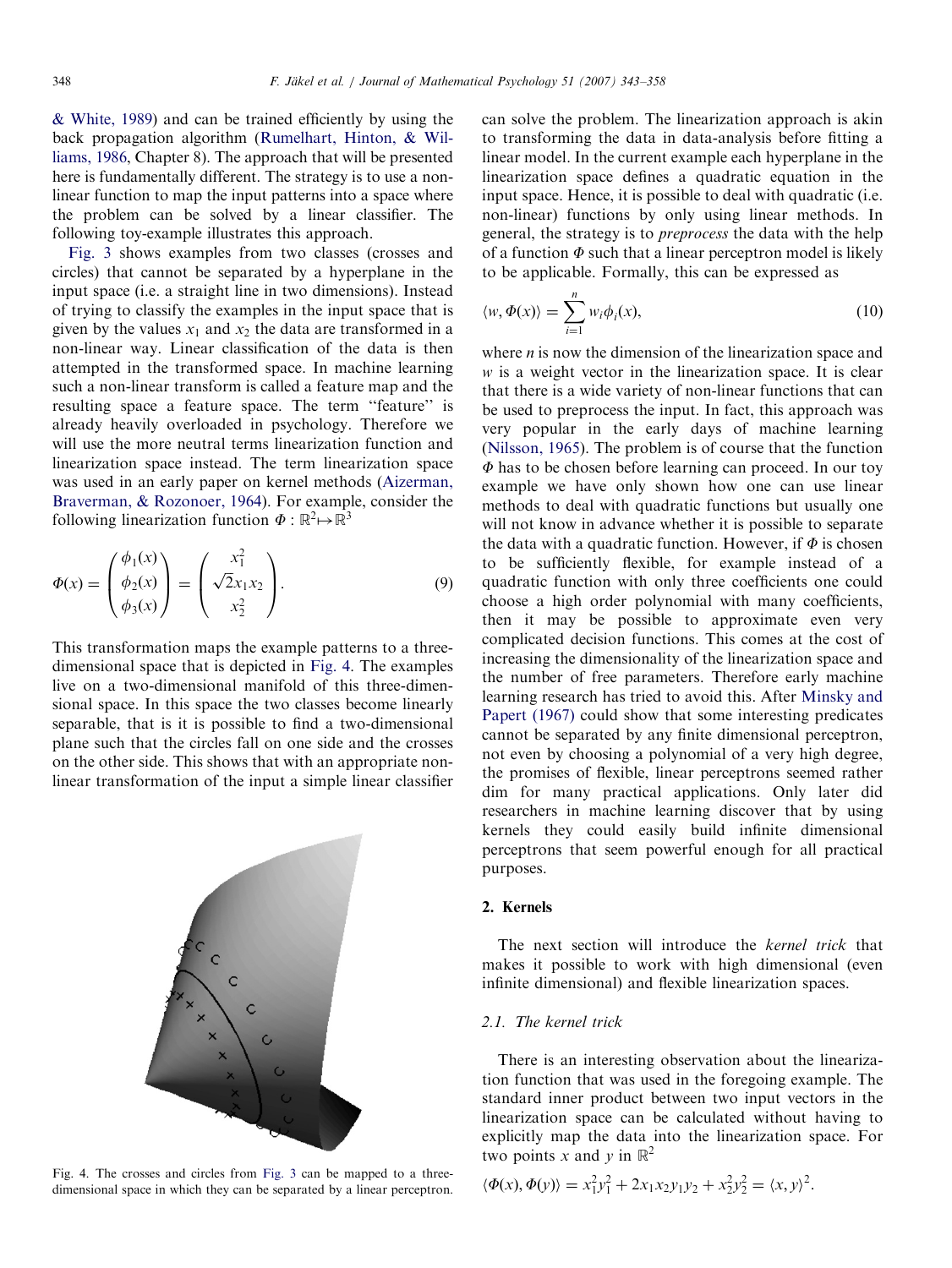A more general result can be proved. For an  $n$  dimensional input space a class of popular and flexible linearization functions is given by all monomials of degree d. A monomial of degree  $d$  takes the product of  $d$  components of an input vector x. E.g., for  $n = 5$  the following are monomials of degree  $d = 3$ :  $x_1^3$ ,  $x_1x_2x_5$  and  $x_2^2x_4$ . The possible number of monomials is given by choosing d out of n with replacement. The order does not matter because of the commutativity of the product. However, for simplicity let us consider a linearization function that takes all  $n^d$  possible ordered monomials. Thus,  $x_1x_2x_3$  is a dimension in the new space but  $x_2x_3x_1$  would be another dimension. For the linearization function  $\Phi' : \mathbb{R}^n \mapsto \mathbb{R}^{n^d}$  that computes all ordered monomials it holds that

$$
\langle \Phi'(x), \Phi'(y) \rangle = \sum_{i_1=1}^n \sum_{i_2=1}^n \cdots \sum_{i_d=1}^n x_{i_1} x_{i_2} \dots x_{i_d} y_{i_1} y_{i_2} \dots y_{i_d}
$$
  
= 
$$
\sum_{i_1=1}^n x_{i_1} y_{i_1} \sum_{i_2=1}^n x_{i_2} y_{i_2} \dots \sum_{i_d=1}^n x_{i_d} y_{i_d}
$$
  
= 
$$
\left(\sum_{i=1}^n x_{i} y_i\right)^d = \langle x, y \rangle^d.
$$

Calculating the inner product in the linearization space is the same as taking the inner product in the original space and taking it to the power of d. Computationally, this is an extremely attractive result. Remember that a high number of dimensions is needed to make the linearization space sufficiently flexible to be useful. If calculated naively the computational effort of the inner product in the linearization space scales with its dimensions. However, this result shows that, in the case of a monomial linearization function, it is not necessary to explicitly map the vectors x and y to the  $n<sup>d</sup>$  dimensional linearization space to calculate the dot product of the two vectors in this space. It is enough to calculate the standard inner product in input space and take it to the power of d.

The function  $k(x, y) = \langle \Phi(x), \Phi(y) \rangle = \langle x, y \rangle^d$  is our first example of a kernel, the so-called polynomial kernel. Intuitively, kernels can provide a way to efficiently calculate inner products in higher dimensional linearization spaces. They also provide a convenient non-linear generalization of inner products. With the help of a kernel, it is easy to build non-linear variants of simple linear algorithms that are based on inner products. This is called the *kernel trick* in the machine learning literature.

Take as an example the prototype classifier, again. Instead of taking the mean in input space, like in Eq. (5), one can construct a prototype classifier in the linearization space. We will take the threshold  $\theta$  to be a free parameter that we can tune to account for biases. For the left-hand side we now want to take the mean in the linearization space, that is the mean after we applied the mapping  $\Phi$ . To decide whether x belongs to class A we also map x to the linearization space and check that

$$
\left\langle \frac{1}{|A|} \sum_{a \in A} \Phi(a) - \frac{1}{|B|} \sum_{b \in B} \Phi(b), \Phi(x) \right\rangle > \theta,
$$
  

$$
\frac{1}{|A|} \sum_{a \in A} \langle \Phi(a), \Phi(x) \rangle - \frac{1}{|B|} \sum_{b \in B} \langle \Phi(b), \Phi(x) \rangle > \theta,
$$
  

$$
\frac{1}{|A|} \sum_{a \in A} k(a, x) - \frac{1}{|B|} \sum_{b \in B} k(b, x) > \theta,
$$
 (11)

where as before  $A$  and  $B$  are sets of patterns from two classes and the linearity of the inner product and the sum were used.

The input space could be a  $16 \times 16$  matrix of pixel values, that is a 256 dimensional space. The linearization space could be all monomials of degree 10. Mapping the inputs to the linearization space and calculating the mean there would be prohibitive as the mapping of each input to this space takes a large number of dimensions. Despite the high number of dimensions it is possible to use a prototype classifier in the linearization space by taking advantage of the kernel trick. By using the kernel trick it is not necessary to calculate the mean in the linearization space but a prototype classifier can still be used by using Eq. (11).

In psychology, monomial linearization functions have been used before, for example, in the configural-cue model by [Gluck and Bower \(1988\).](#page-14-0) They used a linear perceptron with monomial features for modeling the categorization data of [Shepard, Hovland, and Jenkins \(1961\).](#page-15-0) They also noted that increasing the number of input dimensions with monomials increases the capabilities of a perceptron similar to increasing the number of hidden units in a multi-layer perceptron—however, in an inelegant way because the number of monomials increases drastically with the number of features. Therefore, the number of weights that have to be adapted also increases drastically. The above result shows that it is possible to calculate the response of a perceptron, for example when the weights are adapted by using the prototype rule (but also using other learning rules), without actually having to compute all monomials. In fact, neither the monomials nor the weights in the linearization space have to be computed to evaluate the prototype-perceptron in Eq. (11).

## 2.2. Reproducing kernel Hilbert space

Every linearization function  $\Phi$  defines a kernel function via

$$
k(x, y) = \langle \Phi(x), \Phi(y) \rangle.
$$
 (12)

It is always possible to define a kernel by choosing a linearization function  $\Phi$  and an inner product. The function  $k(\cdot, \cdot)$  can be evaluated by explicitly mapping patterns to the linearization space and calculating the inner product in the linearization space. However, as the example of the polynomial kernel has shown, sometimes it is not necessary to actually compute  $\Phi$ . It is natural to ask under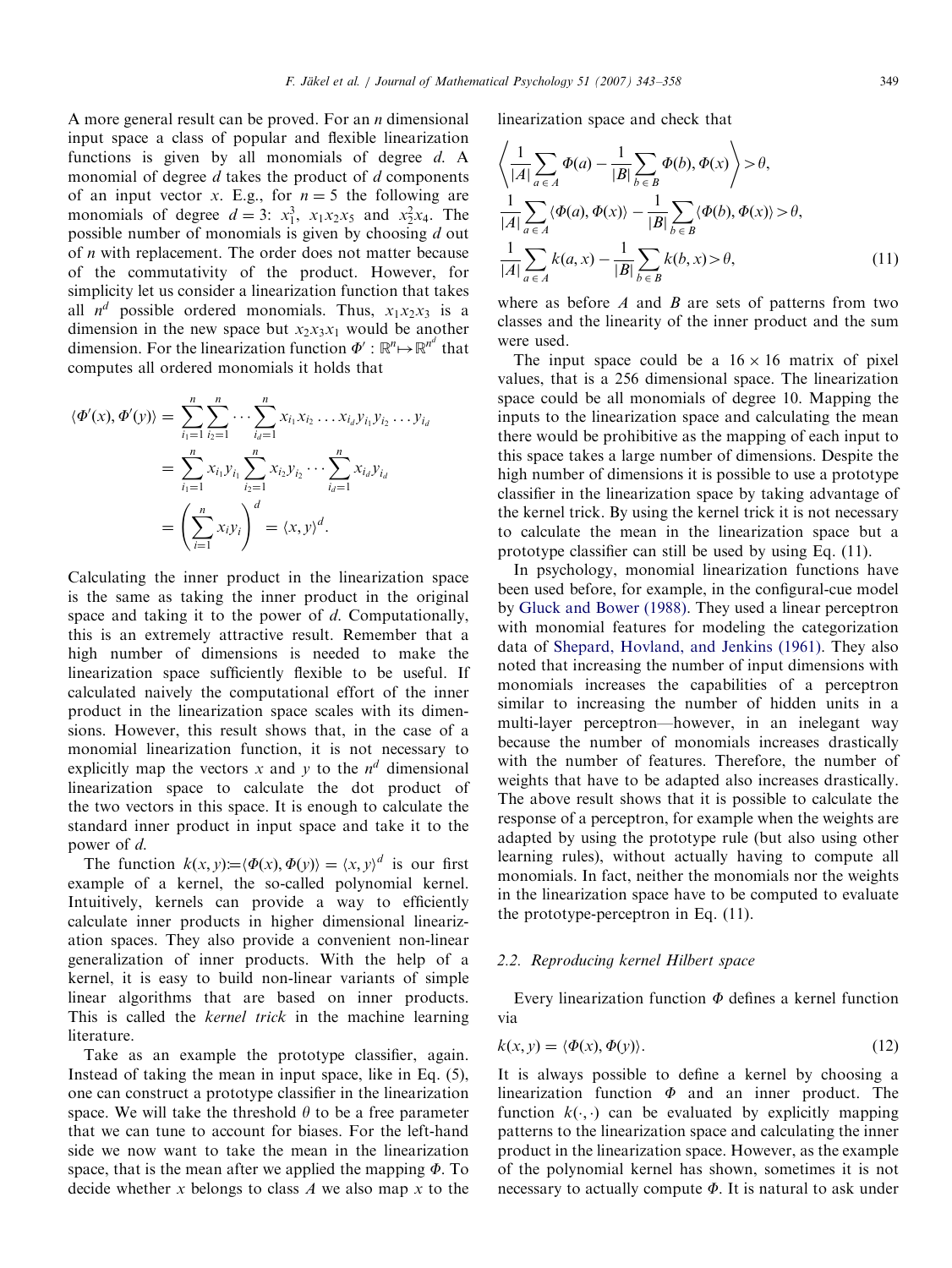what circumstances does a function  $k(\cdot, \cdot)$  implement an inner product in a linearization space and what does the corresponding linearization space and linearization function look like. As it turns out there is a well-developed branch of mathematics that deals with these questions: Functional analysis. In short the answer is that if  $k(\cdot, \cdot)$  is a symmetric and positive definite kernel then  $k$  implements an inner product in a linearization space. Constructing a linearization space and an inner product for a positive definite kernel is the purpose of this section.

First, the introduction of some notation is required. For a set of patterns  $x_1$  to  $x_N$  and a function  $k(\cdot, \cdot)$  of two arguments the kernel matrix is the matrix that collects all pairwise applications of  $k$  to the patterns. Let us denote this  $N \times N$  matrix with K and denote the entry in the *i*th row and *j*th column with  $k_{ii}$  then

K with 
$$
k_{ij} = k(x_i, x_j)
$$

is called the kernel matrix or Gram matrix for the patterns  $x_1, \ldots, x_N$ . A real and symmetric function  $k(\cdot, \cdot)$ , that is a function with the property  $k(x, y) = k(y, x)$ , is called a positive definite kernel if for all choices of N points the corresponding kernel matrix  $K$  is *positive semi-definite*, that is for all N-dimensional vectors w

$$
w^T K w \geqslant 0. \tag{13}
$$

Note that for a matrix to be positive semi-definite we do not require that equality only holds for  $w = 0$  (as opposed to the definition of a positive definite matrix, see Eq. (8)). As  $K$  is only positive semi-definite it can have eigenvalues that are zero and does not have to be full rank. This definition of a positive definite kernel seems confusing because for a kernel to be positive definite we require the corresponding kernel matrices to be positive semi-definite. However, the definition we give is the usual definition used in machine learning and therefore we will use it, too (Schölkopf & Smola, 2002).

With the definition of a positive definite kernel in mind, it is possible to construct a vector space, an inner product, and a linearization function such that the kernel condition (12) is fulfilled. In the following, these three steps are demonstrated in a purely formal way. After that, the formal steps are illustrated by an example, using the Gaussian kernel.

## 2.2.1. Step 1: constructing a vector space

The vector space will be a space of functions constructed from the kernel. Let  $k(\cdot, x)$  denote a function that is taken to be a function of its first argument with a fixed second argument. The vector space is then defined as all functions of the form

$$
f(x) = \sum_{i=1}^{N} w_i k(x, x_i).
$$
 (14)

Each function in the space is a linear combination of kernel functions  $k(\cdot, x_i)$  and can be expressed by some set of N patterns  $x_1, \ldots, x_N$  with real coefficients  $w_1, \ldots, w_N$ . It is important to realize that these  $N$  patterns could be different for different functions. All functions are linear combinations of kernel functions given by  $k$  and because they are linear combinations they define a vector space—functions can be added and multiplied with scalars. When functions are added potentially all the kernel functions of the two added functions need to be included in the expansion of the summed function but the sum will still be in the vector space.

The expansion of  $f$  given in Eq. (14) might not be unique. There is no requirement in the definition of  $f$  that the kernel functions need to be linearly independent. If they are not independent then the same function can be expressed in different ways. The function space is the span of the generating system of functions. If there is an infinite number of potential independent kernel functions then the vector space is infinite dimensional, even though each function  $f$  can be expressed by a finite sum.

#### 2.2.2. Step 2: constructing an inner product

Next we will equip this vector space with an inner product. A possibly infinite dimensional vector space with an inner product is called a pre-Hilbert space. If the limit points of all Cauchy sequences are included in the space, the space is completed and turned into Hilbert space proper. Completeness is, for example, important for defining unique projections. We will ignore these technicalities here (but see Schölkopf  $& \text{Smola}, 2002$ ) and simply note that Hilbert spaces can be thought of as the possibly infinite dimensional generalization of Euclidean spaces. Take a function  $f$  with an expansion given by Eq. (14) and let  $g(x) = \sum_{i=1}^{M} v_i k(x, y_i)$  be another function from this space then we can define the inner product between the two functions  $f$  and  $g$  as

$$
\langle f, g \rangle_{\mathcal{H}} = \sum_{i=1}^{N} \sum_{j=1}^{M} w_i v_j k(x_i, y_j). \tag{15}
$$

In order to distinguish the inner product in Hilbert space from the normal inner product in Euclidean space we have added the little index  $\mathcal{H}$ . We have to show that this definition is indeed an inner product. First we have to show that it is well-defined. The particular expansions of  $f$  and  $g$ that are used in the definition might not be unique, as mentioned above. Fortunately, the definition (15) does not depend on the particular expansions of  $f$  and  $g$  that are  $\sum_{i=1}^{N'} w'_i k(x, x'_i)$  and  $g(x) = \sum_{i=1}^{M'} v'_i k(x, y'_i)$  be two new used to calculate the inner product. To see this, let  $f(x) =$ expansions of  $f$  and  $g$  that are different from the ones used in the definition of the inner product (15). They will, however, result in the same inner product because

$$
\sum_{i=1}^{N} \sum_{j=1}^{M} w_i v_j k(x_i, y_j) = \sum_{i=1}^{N} w_i g(x_i)
$$
  
= 
$$
\sum_{i=1}^{N} \sum_{j=1}^{M'} w_i v_j' k(x_i, y_j')
$$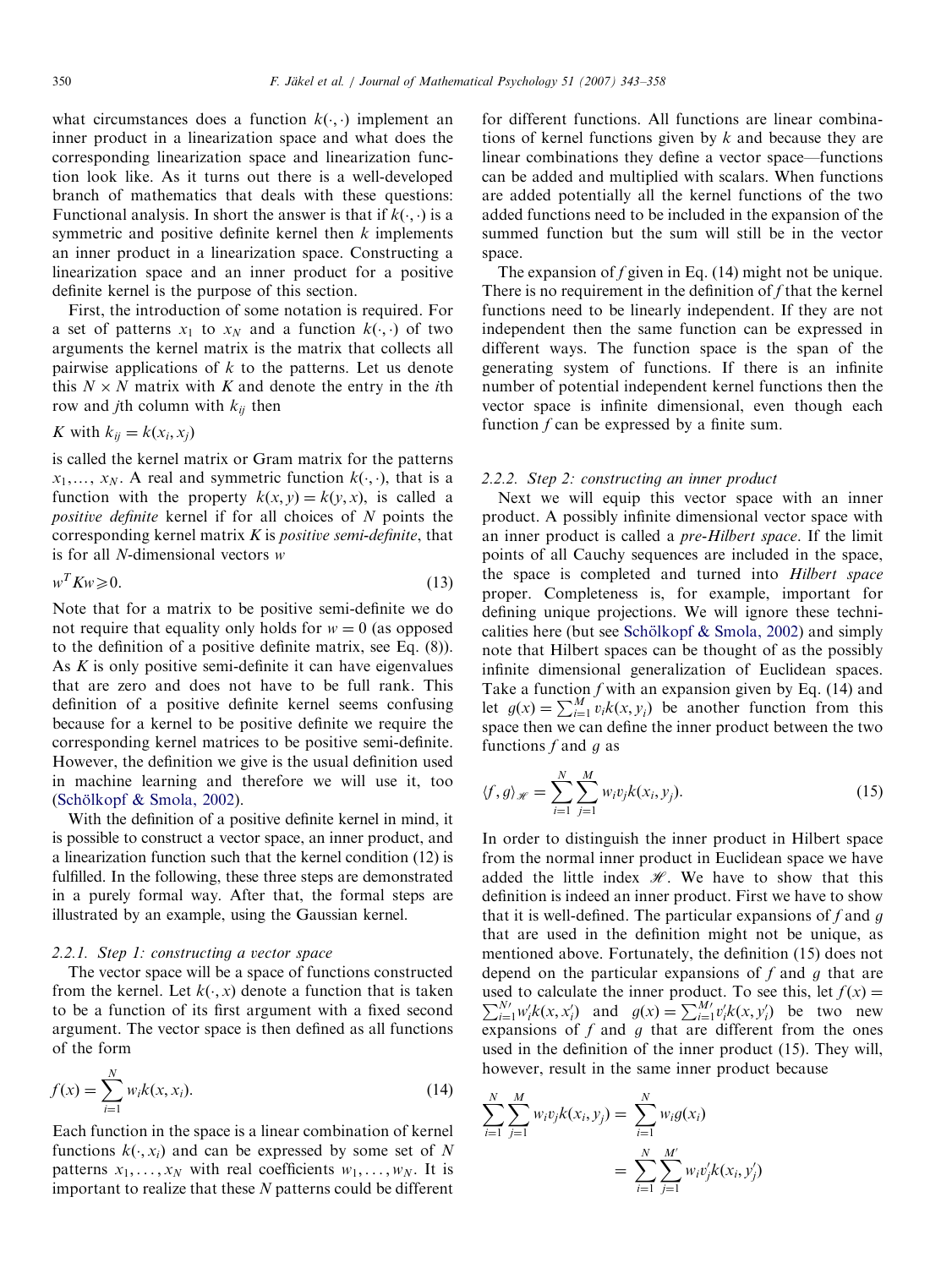$$
= \sum_{j=1}^{M'} v'_j f(y'_j)
$$
  
= 
$$
\sum_{i=1}^{N'} \sum_{j=1}^{M'} w'_i v'_j k(x'_i, y'_j).
$$
 (16)

Therefore, (15) is indeed well-defined. To show that it is an inner product it also has to be symmetric, linear in its arguments and positive definite. As  $k$  is symmetric in both arguments the above definition is also symmetric. It is obviously linear because of the linearity of the sum. Positive definiteness means that  $\langle f, f \rangle_{\mathcal{H}} \geq 0$  where equality only holds for  $f = 0$ . Note that  $\langle f, f \rangle_{\mathscr{W}} = w^T K w$  by definition. As the defining property of a positive definite kernel is that the kernel matrix  $K$  is always positive semidefinite (Eq. (13)), it is immediately clear that  $\langle f, f \rangle_{\mathcal{H}} \ge 0$ . Definiteness is a bit more tricky but it can be proved that for all positive definite kernels definiteness of (15) holds (Schölkopf  $\&$  Smola, 2002). Hence, all positive definite kernels can define an inner product in the above way. This may also justify calling these kernels positive definite.

#### 2.2.3. Step 3: constructing a linearization function

Each kernel function  $k(\cdot, x)$  with a fixed x is trivially contained in the vector space. It is simply an expansion with only one kernel function and a weight of one. Therefore, the inner product (15) of this function with a function f that has N coefficients  $w_i$  and kernel functions  $k(\cdot, x_i)$  is

$$
\langle k(\cdot, x), f \rangle_{\mathcal{H}} = \sum_{i=1}^{N} w_i k(x, x_i) = f(x), \tag{17}
$$

by the definition of the function space (Eq. (14)). This is a remarkable fact: The inner product with the function  $k(\cdot, x)$ evaluates the function f at point x. Therefore  $k(\cdot, x)$  is also called the representer of evaluation. Another remarkable property directly follows from the definition of the inner product (15)

$$
\langle k(\cdot, x), k(\cdot, y) \rangle_{\mathcal{H}} = k(x, y), \tag{18}
$$

because each of the two kernel functions has a simple expansion with just one summand and a coefficient of one. Due to these two properties the linear space of functions as given in Eq. (14) with the above dot product  $\langle \cdot, \cdot \rangle_{\mathcal{H}}$  is called a reproducing kernel Hilbert space (RKHS) in functional analysis (if it is completed).

Now, a linearization function can be defined in the following way  $\Phi(x)=k(\cdot, x)$ . Because of the reproducing property the kernel condition  $k(x, y) = \langle \Phi(x), \Phi(y) \rangle_{\mathcal{H}}$  holds for this linearization function. The linearization space is a space of functions over the  $x$ . The linearization function that was constructed maps each point  $x$  in the input space to a function  $k(\cdot, x)$  in the linearization space.

Remember what is accomplished by this. Starting from a positive definite kernel a vector space, an inner product and a linearization function were constructed such that the kernel condition (12) holds. If the kernel is easy to calculate then by means of the kernel it is possible to calculate inner products in the linearization space without actually mapping the points  $x$  and  $y$  into it. Understanding this trick opens up a box of new non-linear tools for data analysis. Any method where the linearization space only occurs in inner products of the form (12) can benefit. In fact, there is now a long list of familiar linear methods that have been kernelized. This list includes kernel principal component analysis (Schölkopf, Smola, & Mül[ler, 1998](#page-15-0)) and many others (Schölkopf & [Smola, 2002](#page-15-0)).

## 2.3. Gaussian kernel example

The Gaussian kernel has frequently been used in psychology to model the similarity between two mental representations x and y (Nosofsky, 1986, 1990; Ashby  $\&$ [Maddox, 1993\)](#page-15-0). It is defined as

$$
k(x, y) = \exp^{-\|x - y\|^2}.
$$
 (19)

A standard result in functional analysis is that the Gaussian kernel is a positive definite function and that any kernel matrix K resulting from the Gaussian kernel is always full rank (Schoenberg, 1938; Schölkopf & [Smola,](#page-15-0) [2002](#page-15-0)). We will not prove these two facts but we will take them for granted in what follows. The fact that the kernel matrices are always full rank and therefore positive definite (and not just semi-definite) is important and should be kept in mind.

#### 2.3.1. Step 1: constructing a vector space

As a vector space we take all functions that can be expressed as a linear combination of Gaussian kernel functions (see Eq. (14)). One example of such a function is shown in [Fig. 5.](#page-9-0) The Gaussian functions are depicted with dotted lines. Their height is scaled with the weight  $w_i$ that each function receives in the sum. Summing the Gaussian functions results in the solid functions. It is easy to imagine that by changing the weights and adding more Gaussian functions very different functions can be implemented or at least approximated. While each function is a finite sum, the space includes all functions that can be expressed in this way with infinitely many different choices for Gaussian functions. In fact, there are uncountably many choices because each point on the axis is a potential candidate for a Gaussian function centered on this point. For this reason this vector space does not have a finite dimensional basis. It is not possible to describe all functions that are spanned by the Gaussian functions with a finite number of basis functions. We have an example of an infinite dimensional space—that however in many respects is similar to the ordinary finite dimensional vector spaces that are the subject of linear algebra. For example, this infinite dimensional space can also be equipped with an inner product.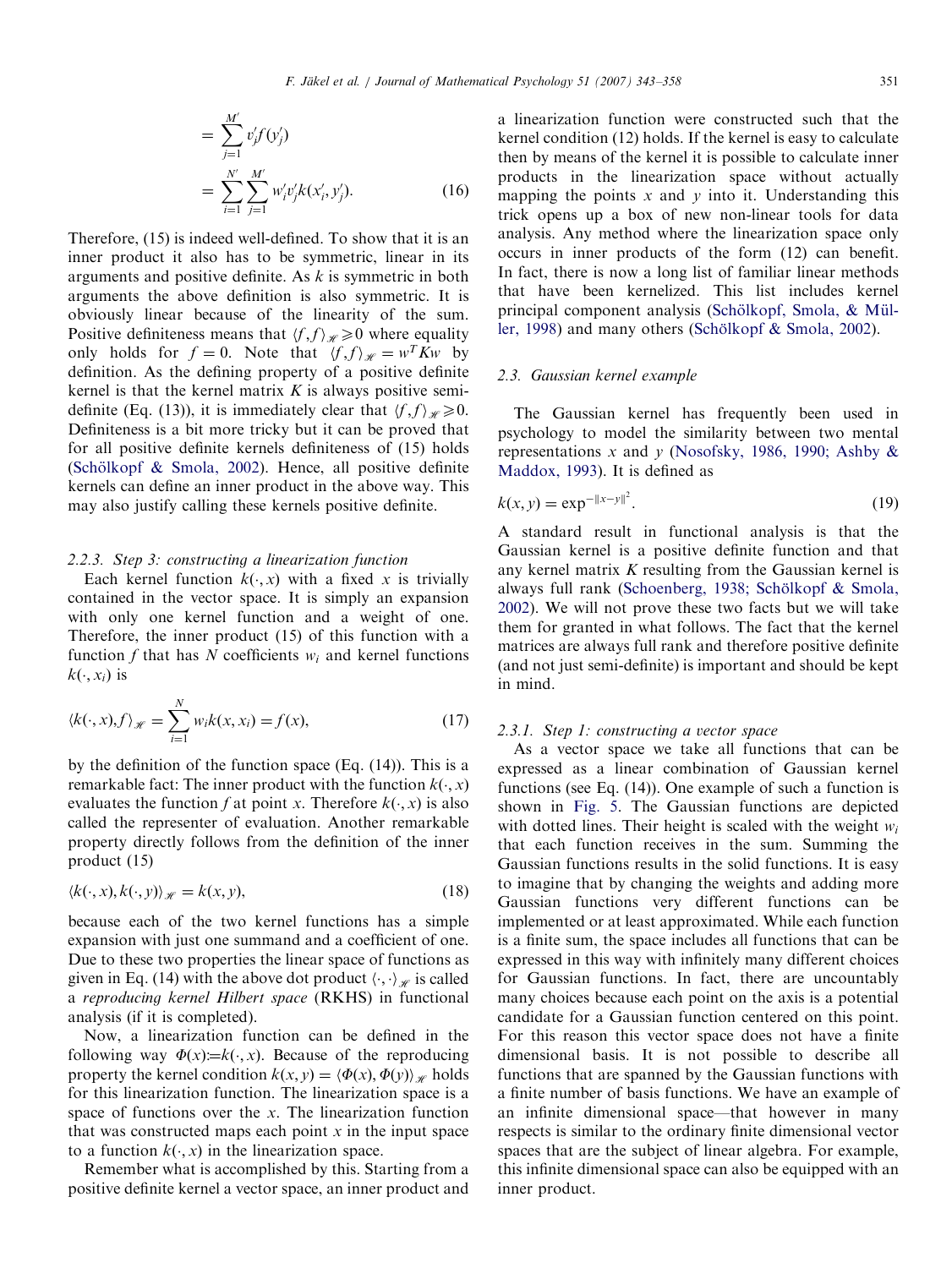<span id="page-9-0"></span>

Fig. 5. An example of a function from the linear function space defined in Eq. (14). Each function in the space is a linear combination of generating functions that are given by the kernel:  $f(x) = \sum_{i}^{N} w_i k(x, x_i)$ . Here we have depicted seven Gaussian basis functions as dotted lines. Their height is proportional to their weight  $w_i$ . The sum of these is shown with the solid line. All functions that can be expressed as such a linear combination of kernel functions are in the function space.

#### 2.3.2. Step 2: constructing an inner product

Eq. (15) defines an inner product that can be used. With the inner product on the function space it is possible to define a norm and a metric on the space in the same way as it is done in Euclidean spaces. One can even calculate angles between functions. Let us, for illustration, calculate the angle between two Gaussian functions. This is done in the same way as in Euclidean spaces (see Eq. (4)). First note that each Gaussian function has a trivial expansion in the function space. It is simply itself with a weight of one. The norm of a Gaussian function is one because

$$
||k(\cdot, x)||^2 = \langle k(\cdot, x), k(\cdot, x) \rangle = k(x, x) = \exp^{-||x - x||^2} = 1,
$$
\n(20)

which is only using the definition of the inner product (15) and the Gaussian kernel. Therefore, the cosine of the angle between two Gaussian functions is directly given by the inner product. As two Gaussian functions each have an expansion with only one weight that is set to one their inner product is  $\langle k(\cdot, x), k(\cdot, x) \rangle = k(x, y)$ , which is of course the reproducing property (18). Hence,  $k(x, y)$  can be interpreted as the cosine of the angle between two Gaussian functions centered on  $x$  and  $y$ , respectively. This has interesting consequences. For two non-identical points  $x$ and y it holds that  $1 > k(x, y) > 0$ . Therefore, the angle between two Gaussian functions lies between  $0^{\circ}$  and  $90^{\circ}$ . The further two Gaussians are apart the greater is their

angle. Functions that are far apart are almost orthogonal. This makes sense because they span different parts of the function space. But as no two Gaussians are completely orthogonal it also means that the Gaussian functions do certainly not form an orthogonal basis of the function space. We have noted before that for the Gaussian kernel the kernel matrices (that collect all pairwise inner products of the Gaussians) are always full rank, hence any number of Gaussian functions are always linearly independent.

## 2.3.3. Step 3: constructing a linearization function

The linearization function  $\Phi$  maps points from the space in which  $x$  is defined to a space of functions over all possible x. In the example of the Gaussian kernel this means that we map a point x to the function  $k(\cdot, x)$ , a Gaussian function centered on  $x$ . In a psychological setting imagine  $x$  to be the representation of a stimulus in some perceptual space. Imagine further that  $k$  is interpreted as a similarity measure. The further two stimuli are apart the less similar they are and this relationship is captured in the Gaussian kernel. Mapping a stimulus  $x$  to the function  $k(\cdot, x)$  means replacing a stimulus with its similarity to all other stimuli. Representation in this RKHS is literally representation of similarities [\(Edelman, 1998](#page-14-0)). In a companion paper we discuss some consequences of this observation in more detail (Jäkel et al., 2007b). Here, it suffices to say that calculating similarity by a Gaussian function is the same as taking an inner product in the corresponding RKHS that was constructed above.

## 2.4. Prototypes and exemplars

Let us stay with the example of the Gaussian kernel (19) for a while. Keep in mind that in a psychological setting the Gaussian kernel  $k(x, y)$  is interpreted as the similarity between two stimuli x and y. To see the potential of the RKHS view of the Gaussian kernel for psychological theorizing, imagine we construct a prototype classifier in RKHS according to inequality (11). Let us assume that the bias parameter  $\theta$  is set to zero. In this case, for a prototype classifier in the linearization space we decide that  $x$  belongs to class A and not to class B if  $\Phi(x)$  is closer to the mean of the stimuli in  $A$  than in  $B$ . This can be done by checking that

$$
\frac{1}{|A|} \sum_{a \in A} k(a, x) > \frac{1}{|B|} \sum_{b \in B} k(b, x),\tag{21}
$$

that is the mean similarity of  $x$  to all exemplars of class  $A$  is bigger than the mean similarity to all exemplars of class B. The left side of the inequality (if appropriately normalized) can be interpreted as a kernel-density estimate for the class density of A [\(Ashby](#page-14-0) [& Alfonso-Reese, 1995](#page-14-0)). It can also be interpreted as an estimate for the degree that a new  $x$ belongs to A. In any case, this is the most basic exemplar model of categorization, but it was derived from a prototype classifier.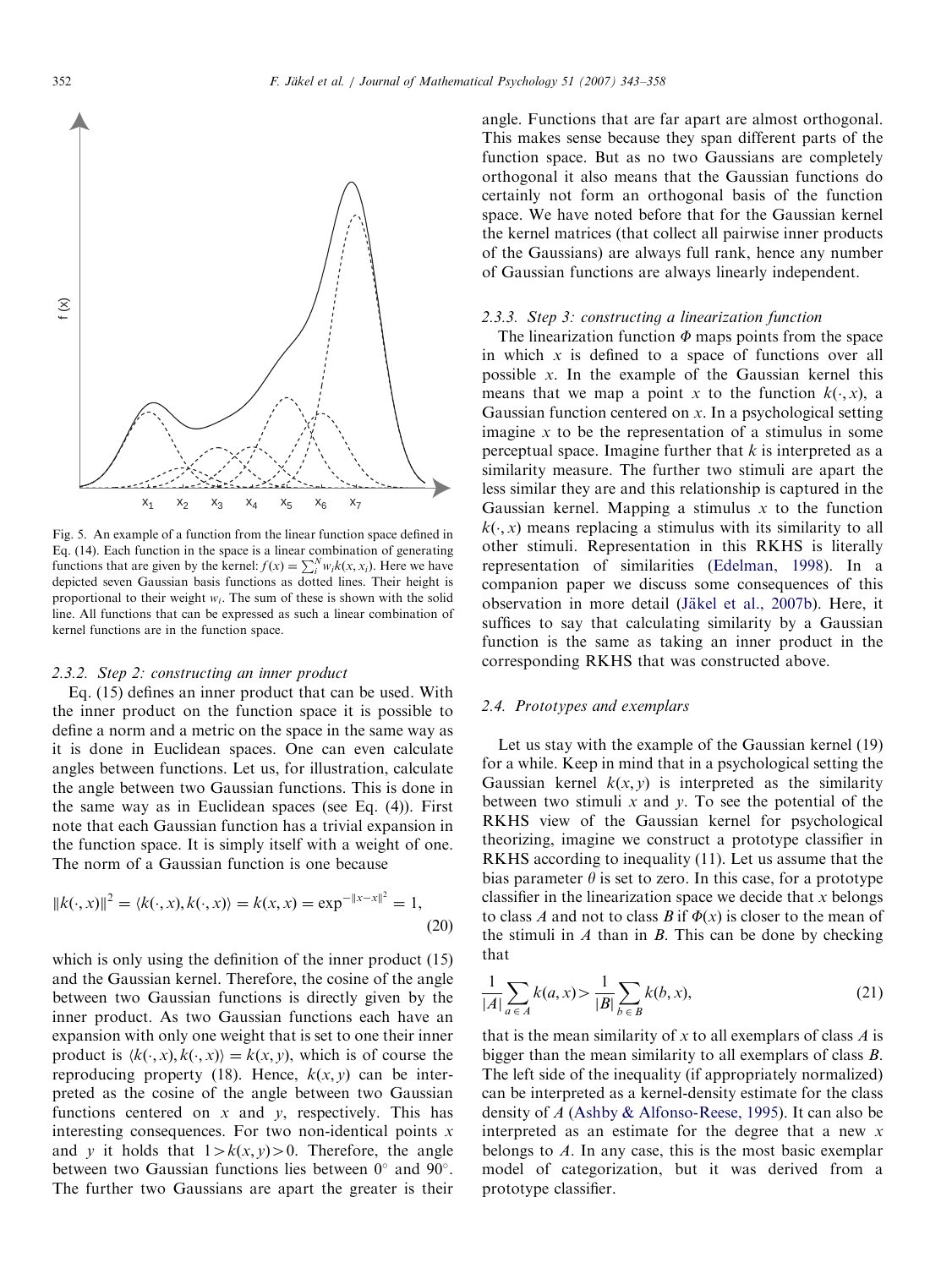#### 2.5. Infinite dimensional perceptrons

Remember that the reason why we introduced the kernel trick was that a flexible preprocessing is needed so that a linear classifier can solve many non-linear categorization problems. In the previous section we examined the prototype classifier in an infinite dimensional function space, in this section we examine linear perceptrons in such a space. It will turn out that a linear classifier in an infinitedimensional space can separate all possible stimuli in two classes.

Formally, a perceptron with a preprocessor  $\Phi$  is given by an inner product of the pattern  $x$  mapped to a linearization space and a vector w in the same space:  $\langle w, \Phi(x) \rangle$ . Let us choose the infinite dimensional linearization space to be the RKHS that is associated with a suitable kernel, for example the Gaussian kernel. The perceptron in this RKHS is then defined by the inner product between two functions. The pattern  $x$  is preprocessed by the function  $\Phi(x)=k(\cdot, x)$  which maps x to the function that describes its similarity to all other stimuli. The role of the weight vector  $w$  in the classical perceptron (10) is taken by the coefficients for a function in the RKHS. Let us denote this function with  $f$ . As before—see Eq. (17)—we denote the coefficients that f takes in the expansion given by the kernel functions with w. With this notation an infinite dimensional perceptron can be written as

$$
\langle f, \Phi(x) \rangle_{\mathcal{H}} = \langle f, k(\cdot, x) \rangle_{\mathcal{H}} = \sum_{i=1}^{N} w_i k(x, x_i) = f(x). \tag{22}
$$

As  $k(\cdot, x)$  is the representer of evaluation (17), the inner product of f with the pattern x mapped to the linearization space is just f evaluated at x. If  $f(x)$  is greater than a threshold the pattern  $x$  is categorized as one class otherwise as the other class.

The learning problem for an infinite-dimensional perceptron is then to find a suitable function  $f$  in the RKHS that can categorize the patterns under consideration correctly. It may seem that this is a difficult problem because we have to find a function in an infinite dimensional space rather than a weight vector in a finite dimensional space as for the perceptron. However, there is a simple solution for f. Say, a subject wants to learn to discriminate between two different categories of stimuli. The subject is given a training set of N exemplars  $x_1, \ldots, x_N$ . Each stimulus has a class label that we denote with  $y_1, \ldots, y_N$ . The class label  $y_i$ for pattern  $x_i$  can be either  $+1$  or  $-1$ , depending on which category  $x_i$  belongs to. We will treat the categorization problem like a regression problem. The aim of the category learner is to find a function  $f$  defined on the perceptual space such that  $f(x)$  is  $+1$  whenever x belongs to one class and  $-1$  when x is in the other class. Instead of searching for the best function in the whole RKHS we will only consider a subspace of all functions in the RKHS and show that in this subspace there is a function that can solve the regression problem perfectly. The subspace we consider is all linear combinations of the kernel functions on the exemplars:

$$
f(x) = \sum_{i=1}^{N} w_i k(x, x_i).
$$
 (23)

The output of this function can be thought of as calculating a weighted similarity to all exemplars. This function is a linear combination of kernel functions. As all kernel functions are in the RKHS their linear combinations are also in the RKHS. Therefore, for a fixed set of N exemplars their linear combination spans a subspace of the RKHS that is at most N-dimensional. We refer to this subspace as the span of the exemplars. The span of the exemplars seems to be a only a small subset of all the functions in the infinite dimensional RKHS but it contains a function that solves the regression problem perfectly.

Finding a function  $f$  of the form (23) that solves the regression problem means finding weights  $w_1, \ldots, w_N$  for the exemplars such that for all *j*:  $f(x_i) = y_i$ . We introduce an  $N$ -dimensional vector  $y$  for the  $N$  labels. As we are only interested in the values that the function  $f$  takes on the exemplars  $x_i$  (with *j* from 1 to *N*) we only need to evaluate (23) at these values:  $\sum_{i=1}^{N} w_i k(x_i, x_i)$ . Let us use a vector w for the weights and using the same notation as before we write  $K$  for the matrix that collects all pairwise evaluations of  $k$  on the exemplars. Hence, the weights that we seek should solve  $y = Kw$ . If K has full rank—as the Gaussian kernel for example guarantees—then  $K$  is invertible and

$$
w = K^{-1}y.\tag{24}
$$

There is a unique vector of weights that solves the classification problem perfectly. If  $K$  has full rank this is always possible irrespective of the set of exemplars and their category labels.<sup>1</sup> As there is a solution in the span of the exemplars we do not need to work with the infinite dimensional RKHS to find a solution for the categorization problem in the RKHS.

## 2.6. Neural networks

The solution to the categorization problem that was discussed in the previous section can be understood as a weighted similarity to the exemplars. Exemplar models like this one can be implemented as a neural network. Imagine a cell that by means of learning has become sensitive to a particular stimulus  $y$ —it's preferred stimulus. It will still fire if another stimulus  $x$  is sufficiently similar to the preferred stimulus. The way that the firing rate of the cell changes with changes in the stimulus is described by its tuning curve that can be modeled by a function like the Gaussian kernel.<sup>2</sup> A simple one layer neural network with several cells that are tuned to certain exemplars,  $x_1$  to  $x_N$ , is

 $^{2}$ One important difference between tuning curves being modeled by

a Gaussian is of course that similarity is calculated between mental

<sup>&</sup>lt;sup>1</sup>However, note that K might be close to singular in practice.<sup>2</sup>One important difference between tuning curves being mo

a Gaussian and psychological similarity that is often also modeled by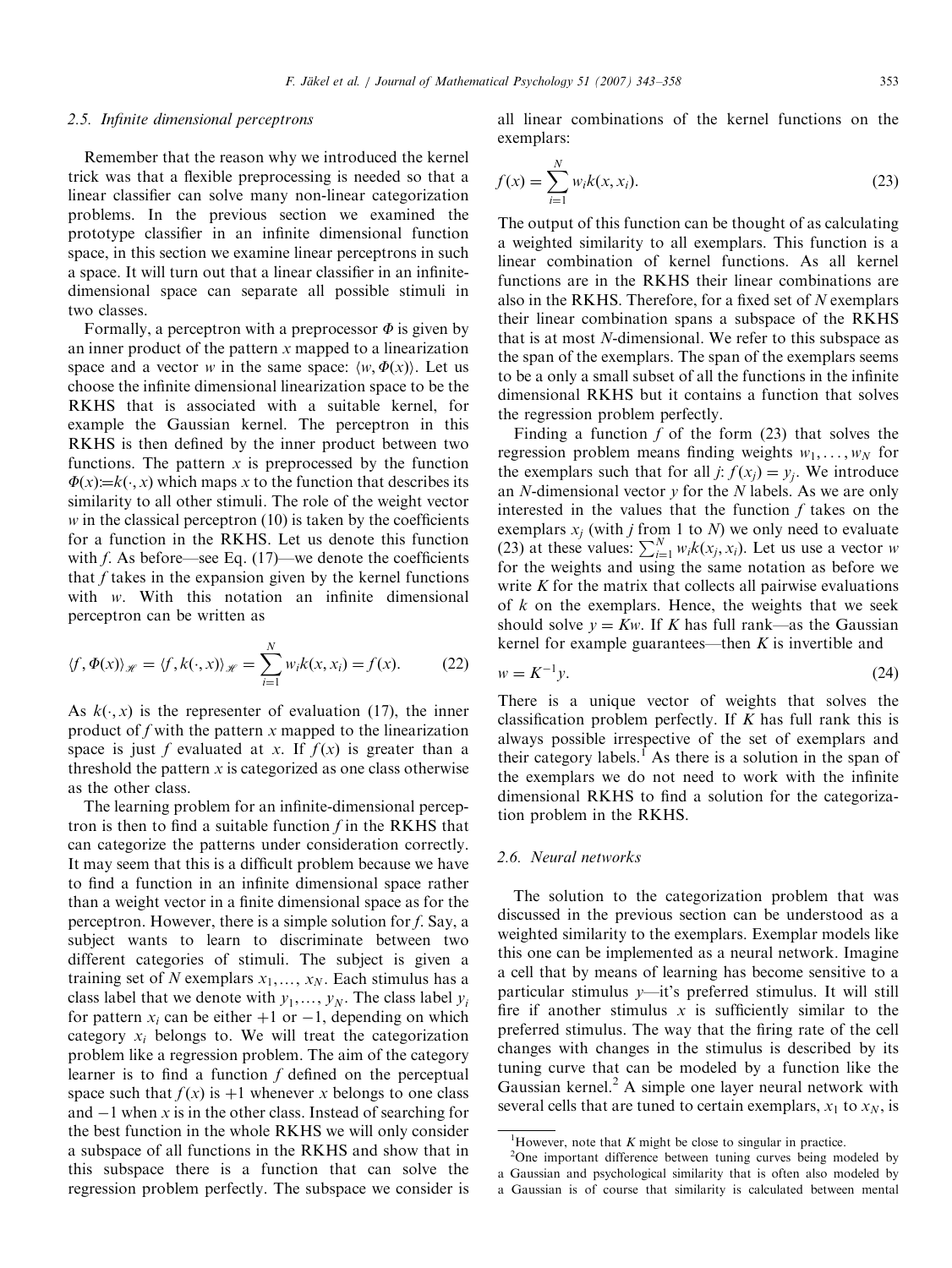<span id="page-11-0"></span>

Fig. 6. A RBF-network calculates a weighted sum over the responses of  $N$ cells with 'tuning curves' given by  $k$ .

depicted in Fig. 6. Each cell responds to a stimulus  $x$ according to its tuning curve, given by  $k$ . The activity of all cells is collected by an output neuron that computes a weighted sum of its inputs. The function that this network implements was already given in Eq. (23).

In the neural network literature a function of the distance between two stimuli is called a radial basis function (RBF) kernel. The Gaussian kernel is the most prominent example for a radial basis function. As neural tuning curves are often found to have a shape like a radial basis function, RBF-networks have repeatedly been advocated as a model for brain function by Poggio and coworkers [\(Poggio, 1990; Poggio & Bizzi, 2004; Poggio](#page-15-0) & [Girosi, 1989\)](#page-15-0). They have also studied the link to reproducing kernel Hilbert spaces. From a mathematical viewpoint the problem they are addressing is the learning of an unknown function. Their approach motivates the use of kernels from a function approximation and regularization view.

# 3. Regularization

By using the exemplar network with as many free parameters as stimuli it is always possible to find weights such that the network can classify all training stimuli perfectly. The price for this flexibility is the danger of overfitting. A network may learn to categorize all training stimuli perfectly but only because it has learned the stimuli by heart. Any regularity in the data is overlooked in this way and therefore the network will not be able to generalize. An example for overfitting is shown in Fig. 7. Crosses and circles depict exemplars from two different categories. The two categories are defined by two overlapping Gaussian probability distributions. As we know the distributions that generate the stimuli we can calculate the optimal decision boundary which for two Gaussians is a quadratic function ([Ashby & Maddox, 1993\)](#page-14-0). The dashed line is this optimal decision boundary. The grayscale values depict the function  $f$  that was obtained by calculating exemplar weights with a Gaussian kernel as given in Eq. (24). The solid line is the contour line where  $f(x) = 0$ . On one side of this contour line the infinite dimensional perceptron would classify stimuli as belonging to one class, on the other side stimuli are classified into the other class. It can be seen that all training stimuli are categorized correctly. The resulting decision boundary is obviously not very reasonable, and also very different from the optimal decision boundary. Intuitively speaking, the decision boundary that the exemplar network calculates is too complicated. The regression function  $f$  should not be allowed to vary so wildly and the decision boundary should be smoother and less complicated.

One popular strategy to avoid overfitting is regulariza-tion (Bishop, 1995; Schölkopf & [Smola, 2002; Poggio](#page-14-0) & [Smale, 2003\)](#page-14-0). In regularization there is an additional constraint on the function  $f$  that is sought: The function should not only fit the data it should also be smooth and not too ''complex''. To this end a penalty term is introduced that penalizes functions for being complex. Many modern model selection criteria can be seen as penalizing complexity [\(Pitt, Myung, & Zhang, 2002\)](#page-15-0). Instead of only minimizing the error on the training exemplars, which can always be done perfectly, the error plus a penalty term is minimized. The penalty term is also called regularizer.



Fig. 7. Stimuli from two categories are classified by an exemplar networks as given in Eqs. (23) and (24). The solution is overfitted, that is the training stimuli can be categorized perfectly but generalization to new stimuli will be poor. The optimal decision boundary for this category learning problem is shown as a dashed line.

<sup>(</sup>footnote continued)

representations whereas tuning curves are usually based on physical measurements.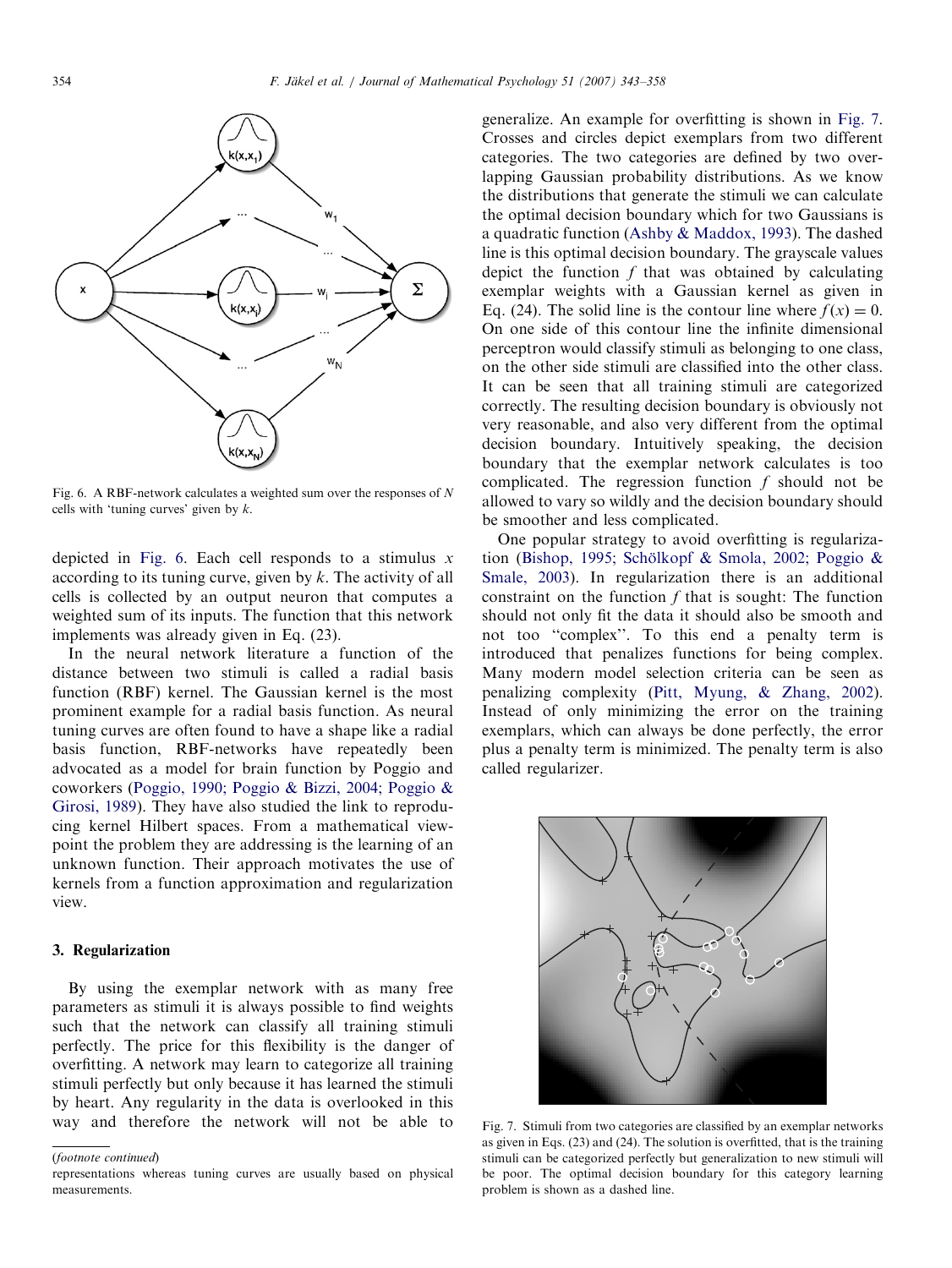Let us denote the error that a function  $f$  makes on the training exemplars with  $c(f)$ . Possible examples for such a cost function are the number of misclassifications or the mean square error. If we denote the penalty term by  $\Omega$  then the function that one seeks to minimize becomes

$$
L(f) = c(f) + \Omega(\langle f, f \rangle_{\mathcal{H}}). \tag{25}
$$

The penalty term is chosen as a strictly increasing function  $\Omega$  of  $||f||_{\mathcal{H}}^2 = \langle f, f \rangle_{\mathcal{H}}$ , the squared norm of the function in the RKHS that the kernel defines. The learning problem is now understood as trying to find a function  $f$  that minimizes L.

#### 3.1. The representer theorem

Ideally, one would like to find the function f that minimizes the regularized error  $L$  over all functions in the RKHS. Perhaps surprisingly, the optimal function can be represented as an expansion of the exemplars as given in Eq. (24). This result is called the representer theorem. It shows that for a large class of problems the optimal solution over all functions in the RKHS lies in the span of the exemplars. If the aim of a function learner (be it a brain or a machine) is to minimize a regularized loss then it makes sense to restrict the learning mechanism to an exemplar network of the form (23). The proof that is given by Schölkopf, Herbrich, and Smola (2001) is short, and it illustrates the power of the RKHS-view of kernels.

As f is in the RKHS we can split it up into a part  $f^{\parallel}$  that lies in the span of the exemplars (23) and a part  $f^{\perp}$  that is orthogonal to it. For the first term  $c(f)$  in the regularized loss function  $L(f)$  we need to evaluate  $f = f^{\parallel} + f^{\perp}$  only on the exemplars  $x_1, \ldots, x_N$ . Remember that  $k(x_i, \cdot)$  is the representer of evaluation for  $x_i$  and therefore (see Eq. (17))

$$
f(x_i) = f^{\parallel}(x_i) + f^{\perp}(x_i) = f^{\parallel}(x_i) + \langle f^{\perp}, k(x_i, \cdot) \rangle_{\mathcal{H}}.
$$

The second term is zero because by definition  $f^{\perp}$  is orthogonal to  $k(x_i, \cdot)$ . Hence, the cost function  $c(f)$  is independent of  $f^{\perp}$ . For the penalty term note that

$$
\Omega(\langle f, f \rangle_{\mathcal{H}}) = \Omega(\langle f^{\parallel}, f^{\parallel} \rangle_{\mathcal{H}} + 2\langle f^{\parallel}, f^{\perp} \rangle_{\mathcal{H}} + \langle f^{\perp}, f^{\perp} \rangle_{\mathcal{H}})
$$
  
=  $\Omega(\langle f^{\parallel}, f^{\parallel} \rangle_{\mathcal{H}} + \langle f^{\perp}, f^{\perp} \rangle_{\mathcal{H}}).$ 

For a minimizer of L the orthogonal part  $f^{\perp}$  has to be zero. To see this assume f is a minimizer but  $f^{\perp}$  is not zero. As  $\Omega$ is strictly increasing L can be decreased by choosing  $f^{\perp}$  to be zero and hence  $f$  was not a minimizer—in contradiction to the assumption. Therefore, the best function in the whole RKHS is given by an expansion of the exemplars (23).

The importance of the representer theorem is that if the regularizer can be cast as a strictly increasing function  $\Omega$  of  $\langle f, f \rangle_{\mathcal{H}}$  then the optimal solution over the whole RKHS is a linear combination of kernel functions centered on the exemplars. Therefore, it is not necessary to work in the infinite dimensional function space to find the best function in it. To find the best function one only has to adjust the exemplar weights. Furthermore, the single best function can often be found analytically or with simple numerical procedures. In fact, kernel methods in machine learning are often derived by starting from a regularized loss and providing a method that can find an optimal solution in the span of the exemplars. All this makes exemplar networks so attractive for machine learning and perhaps this can also provide a theoretical justification for assuming a psychological mechanism that is based on storing exemplars. Exemplar models in psychology simply assume that all exemplars are stored without giving a rational explanation why this should be done. If the objective of a subject could be phrased in terms of a regularized loss of the above form (as it is often done is statistics and machine learning) then, as we know that the optimal solution lies in the span of the exemplars, we would have an argument for using exemplar models in the first place.

#### 3.2. Regularization example

To understand the rationale behind regularization better and to appreciate the representer theorem it is helpful to look at a more concrete example.

Let us assume the learning proceeds by trying to find a regression function f that minimizes a certain loss  $L(f)$  that has two components: One component  $c(f)$  that depends on the error on the training stimuli and a component  $\Omega(f, f)_{\mathscr{H}}$ ) that penalizes the function's complexity (see Eq. (25), above). As a measure for the error that the learner makes on the training examples we will take the mean square error:  $c(f) = \sum_{j=1}^{N} (f(x_j) - y_j)^2$ . The squared loss is not the most reasonable loss function for a categorization problem. However, it has been used in psychology before and might be justified by the Rescorla–Wagner rule [\(Gluck](#page-14-0) [& Bower, 1988](#page-14-0)). ALCOVE, a prominent exemplar model, for example, uses a different loss function ([Kruschke,](#page-14-0) [1992](#page-14-0)). Intuitively, it seems better to minimize misclassifications directly and from a statistical view-point one would want to minimize the negative log likelihood. However, we have chosen to minimize the mean square error because it is conceptually easier. For the penalty term  $\Omega$  we have chosen the simple case where it is linear with a positive parameter  $\lambda$ . The loss function (25) then becomes

$$
L(f) = \sum_{j=1}^N (f(x_j) - y_j)^2 + \lambda \langle f, f \rangle_{\mathcal{H}},
$$

where  $y_i$  is the value that the function should output on exemplar  $x_j$ . The parameter  $\lambda$  can be thought of as controlling the trade-off between a good fit and the penalty.

Above we have—perhaps a bit hand-wavingly—referred to the effect of regularization as penalizing ''complexity''. We can understand what the regularization in Eq. (25) does by looking at the form of the penalty term which depends on the squared norm  $\langle f, f \rangle_{\mathcal{H}}$  of the function f. Because of the representer theorem the optimal function is of the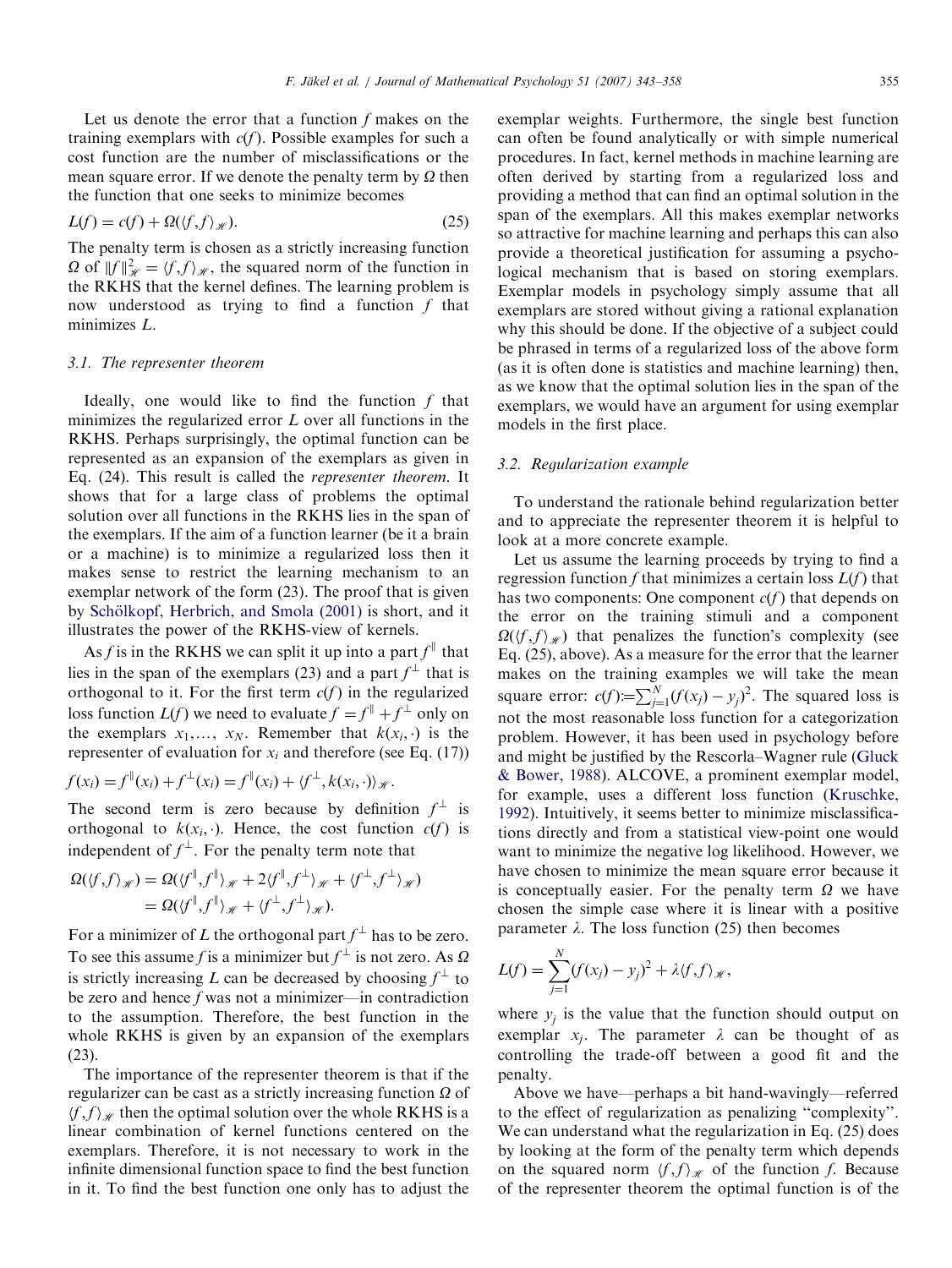form (24) and we can rewrite the squared norm of the optimal function as

$$
\langle f, f \rangle_{\mathscr{H}} = \left\langle \sum_{i=1}^{N} w_i k(x_i, \cdot), \sum_{j=1}^{N} w_j k(x_j, \cdot) \right\rangle_{\mathscr{H}}
$$
  
= 
$$
\sum_{i=1}^{N} \sum_{j=1}^{N} w_i w_j \langle k(x_i, \cdot), k(x_j, \cdot) \rangle_{\mathscr{H}}
$$
  
= 
$$
\sum_{i=1}^{N} \sum_{j=1}^{N} w_i w_j k(x_i, x_j)
$$
  
= 
$$
w^T K w,
$$

where we have used the linearity of the inner product and the reproducing property. In the regularizer the weights of the function  $f$  are multiplied by the similarity of the respective exemplars. In order to make two very similar exemplars output very different function values it is necessary to use very big exemplar weights. As large weights for similar exemplars can only be achieved at a high penalty the regularized function respects the similarity measure better than the non-regularized solution in [Fig. 7](#page-11-0).

As we know by the representer theorem that the optimal function is of the form (24) minimizing  $L(f)$  is equivalent to finding exemplar weights w such that

$$
L(f) = \sum_{j=1}^{N} \left( \sum_{i=1}^{N} w_i k(x_i, x_j) - y_j \right)^2 + \lambda (w^T K w)
$$
  
=  $(Kw - y)^T (Kw - y) + \lambda (w^T K w)$   
=  $w^T (KK + K\lambda) w - 2y^T K w + y^T K y$ 

is minimal. The optimal weights can be found analytically by differentiating this quadratic loss function with respect to w. Setting to zero to find the optimum leads to the following solution for w:

$$
2(KK + K\lambda)w - 2Ky = 0,
$$
  
( $KK + K\lambda$ )w = Ky,  
( $K + \lambda I$ )w = y,

$$
w = (K + \lambda I)^{-1} y.
$$

The Hessian of the quadratic function  $L$  is given by  $(KK + K\lambda)$ . If the Hessian is a sum of two positive definite matrices it will be positive definite itself. In this case the solution for  $w$  is the unique minimum. A regularized solution for  $f$  for the same problem as in [Fig. 7](#page-11-0) is shown in Fig. 8. The regularized solution is less complicated and looks more reasonable than the non-regularized solution.

The regularized solution is also known as ridge regression. The non-regularized solution (24) can be recovered from ridge regression by setting the regularization parameter  $\lambda$  to zero. In this case the weights are simply calculated by taking the inverse of K. In the case where  $\lambda$  is large and  $(K + \lambda I)$  is dominated by the diagonal matrix  $\lambda I$ the weights all have the same absolute value and only vary



Fig. 8. The same categorization problem as in [Fig. 7](#page-11-0) but this time a regularized solution is shown. The regularized decision boundary (solid line) is quite close to the optimal decision boundary (dashed line).

in their sign. The decision boundary in this case is identical to the kernel density estimators given in Eq. (21). In this extreme the decision boundary is only determined by the similarity measure and not by the exemplar weights. Hence, the regularization parameter  $\lambda$  makes it possible to choose a solution that is in-between the two extremes: A weight based solution (24) that will always overfit and a similarity based solution (21) with all exemplar weights set to the same value. By allowing this extra flexibility it is often possible to achieve a better generalization performance than by relying on similarity alone. Of course, the value of the regularization parameter  $\lambda$  has to be chosen wisely. In machine learning this is considered as a model selection problem. One way to find a suitable regularization parameter is by using cross-validation and this is what we have done in Fig. 8, too (Pitt et al., 2002; Schölkopf  $\&$ [Smola, 2002\)](#page-15-0). Both, the chosen kernel and the regularization parameter, will determine how well the classifier will generalize to new patterns. It is in the construction of the kernel, however, that engineers can use their insights about a classification problem and their intuitions about the similarity of patterns.

## 4. Conclusions

We have introduced kernel methods as they are used in machine learning. The most important results here are the kernel trick and its link to reproducing kernel Hilbert spaces. On the way we have hinted to parallels with psychological theories. First, kernel methods can be implemented as a one-layer neural network. Second, the Gaussian kernel can be interpreted as a similarity measure and representation of the stimuli in a RKHS can be seen as representing the stimuli via their similarity to all other stimuli. Third, the most simple exemplar model of categorization is a prototype classifier in this RKHS.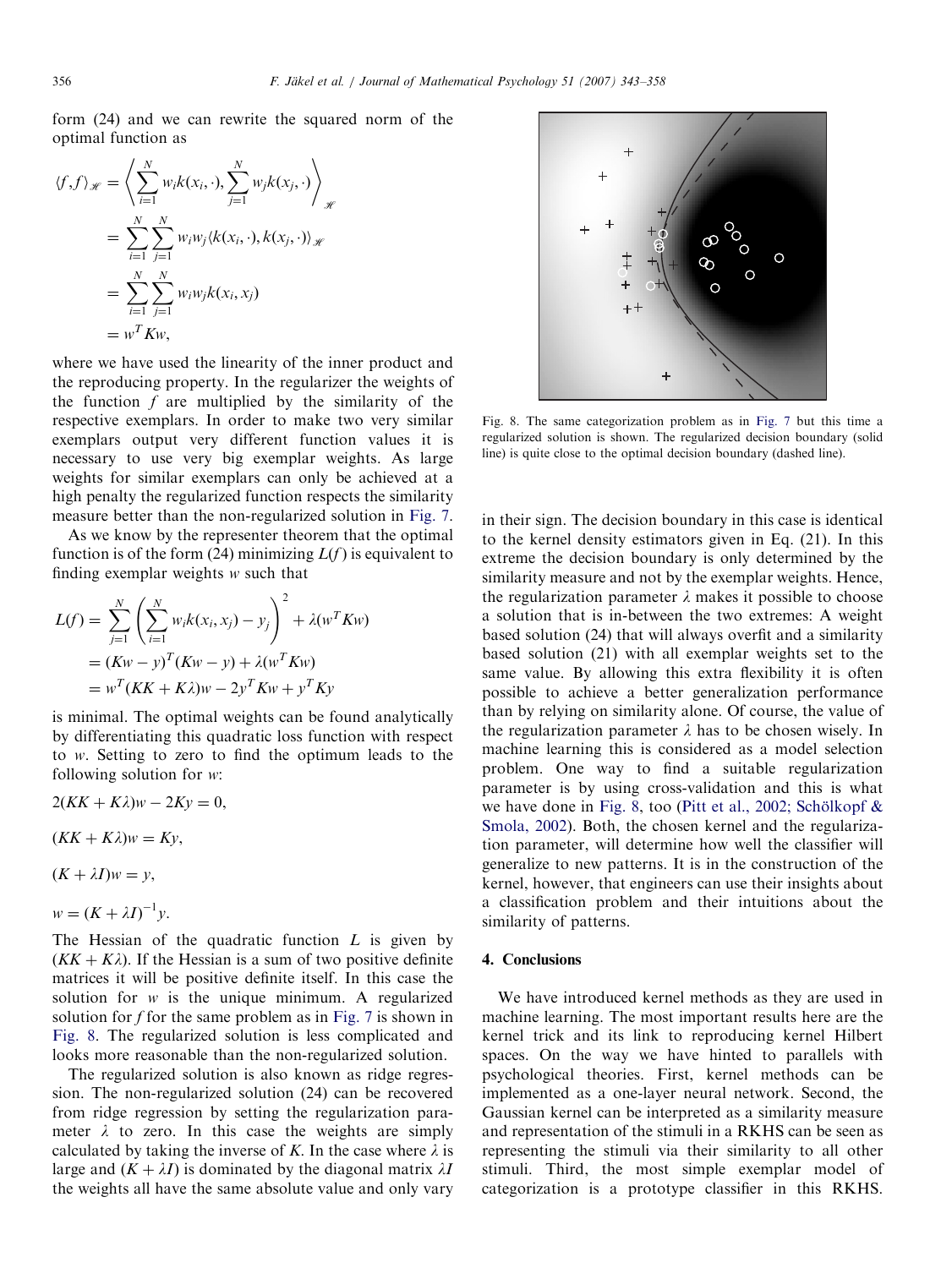<span id="page-14-0"></span>Fourth, regularization can be used to avoid overfitting. And fifth, the representer theorem shows that the best regularized function in RKHS can often be found in the span of the exemplars.

In a companion paper (Jäkel et al., 2007b), we describe how the RKHS framework arises naturally from Shepard's universal law of generalization. Shepard's law is closely related to geometric models of similarity and multidimensional scaling. Geometric models have been heavily criticized by Tversky and co-workers (Beals, Krantz, & Tversky, 1968; Tversky, 1977; Tversky & Gati, 1982). One of their major criticisms concerns the assumption of the triangle inequality that is implicit in all geometric models. However, from the data that is available the triangle inequality is unproblematic as an assumption as long as it is not paired with a second assumption that is known as segmental additivity. The RKHS provides an elegant framework for metric models without segmental additivity.

From this tutorial it should be obvious that exemplar models and kernel methods are based on the same ideas. Their relationship is discussed in greater detail in another forthcoming paper (Jäkel et al., 2007a). Briefly, two very prominent exemplar models, the Generalized Context Model [\(Nosofsky, 1986](#page-15-0)) and ALCOVE (Kruschke, 1992), both make use of kernels but in different ways. Only ALCOVE can be mapped directly to a machine learning method and even exhibits some regularization.

We imagine other potential uses for the mathematical tools we have presented. First of all, we hope that this tutorial opens up the recent machine learning literature for more psychologists. Many of the data analytic methods presented in machine learning could be used in psychology—irrespective whether they use the RKHS framework that was the focus here. For example, machine learning methods have been used in psychophysics (Graf, Wichmann, Bülthoff, & Schölkopf, 2006; Wichmann, Graf, Simoncelli, Bülthoff,  $\&$  Schölkopf, 2005) and we believe that many more applications will follow. With regard to Hilbert spaces one can be skeptic whether the infinite dimensional machinery is really necessary for psychological modeling. However, there are many cases where the data that are collected are in terms of functions and therefore naturally described with methods similar to the ones described here ([Ramsay & Silverman, 1997\)](#page-15-0). Furthermore, several other authors have recently suggested to use infinite dimensional spaces in the theoretical analysis of behavior (Drösler, 1994; Townsend, Solomon, & Smith, 2001; Zhang, 2006). In the laboratory, stimuli are almost always defined by a small number of independent variables, and those are the stimuli that we used as examples in this paper. In these examples the approach was to map stimuli from a space with a small number of dimensions to an infinite dimensional space. More realistic stimuli will vary in a plethora of ways and not just along a small number of welldefined dimensions. Infinite dimensional spaces could be attractive for describing such natural stimuli—take for example the features of a face, the shape of a leaf, or the spectrum of a light source. Also the number of channels that humans use to analyze these stimuli might be very large—too large to enumerate them explicitly. The tools we presented in this tutorial might be useful for this enterprise.

#### Acknowledgments

We would like to thank Jakob Macke, Jan Eichhorn, Florian Steinke, and Bruce Henning for comments on an earlier draft of this work.

#### References

- Aizerman, M. A., Braverman, E. M., & Rozonoer, L. I. (1964). Theoretical foundations of the potential function method in pattern recognition learning. Automation and Remote Control, 25(6), 821–837.
- Ashby, F. G., & Alfonso-Reese, L. A. (1995). Categorization as probability density estimation. Journal of Mathematical Psychology, 39, 216–233.
- Ashby, F. G., & Gott, R. E. (1988). Decision rules in the perception and categorization of multidimensional stimuli. Journal of Experimental Psychology: Learning, Memory and Cognition, 14(1), 33–53.
- Ashby, F. G., & Maddox, W. T. (1993). Relations between prototype, exemplar, and decision bound models of categorization. Journal of Mathematical Psychology, 37, 372–400.
- Beals, R., Krantz, D. H., & Tversky, A. (1968). Foundations of multidimensional scaling. Psychological Review, 75, 127–142.
- Bishop, C. M. (1995). Neural networks for pattern recognition. Oxford: Oxford University Press.
- Christianini, N., & Shawe-Taylor, J. (2000). An introduction to support vector machines and other kernel-based learning methods. Cambridge: Cambridge University Press.
- Drösler, J. (1994). Color similarity represented as a metric of color space. In G. H. Fischer, & D. Laming (Eds.), Contributions to mathematical psychology, psychometrics, and methodology (pp. 19–37). Berlin: Springer.
- Edelman, S. (1998). Representation is representation of similarities. Behavioral and Brain Sciences, 21, 449–498.
- Fried, L. S., & Holyoak, K. J. (1984). Induction of category distributions: A framework for classification learning. Journal of Experimental Psychology: Learning, Memory, and Cognition, 10, 234–257.
- Gluck, M. A., & Bower, G. H. (1988). Evaluating an adaptive network model of human learning. Journal of Memory and Language, 27(2), 166–195.
- Graf, A. B. A., Wichmann, F. A., Bülthoff, H. H., & Schölkopf, B. (2006). Classification of faces in man and machine. Neural Computation, 18, 143–165.
- Hornik, K., Stinchcombe, M., & White, H. (1989). Multilayer feedforward networks are universal approximators. Neural Networks, 2, 359–366.
- Jäkel, F., Schölkopf, B., & Wichmann, F. A. (2007a). Generalization and similarity in exemplar models of categorization: Insights from machine learning. Psychonomic Bulletin & Review, in press.
- Jäkel, F., Schölkopf, B., & Wichmann, F. A. (2007b). Similarity, kernels and the triangle inequality. Journal of Mathematical Psychology, in review.
- Kruschke, J. K. (1992). ALCOVE: An exemplar-based connectionist model of category learning. Psychological Review, 99(1), 22–44.
- Medin, D. L., & Schwanenflugel, P. J. (1981). Linear separability in classification learning. Journal of Experimental Psychology: Human Learning and Memory, 1, 355–368.
- Minsky, M., & Papert, S. (1967). Linearly unrecognizable patterns. AIM 140, MIT.
- Nilsson, N. J. (1965). Learning machines. New York: McGraw-Hill.